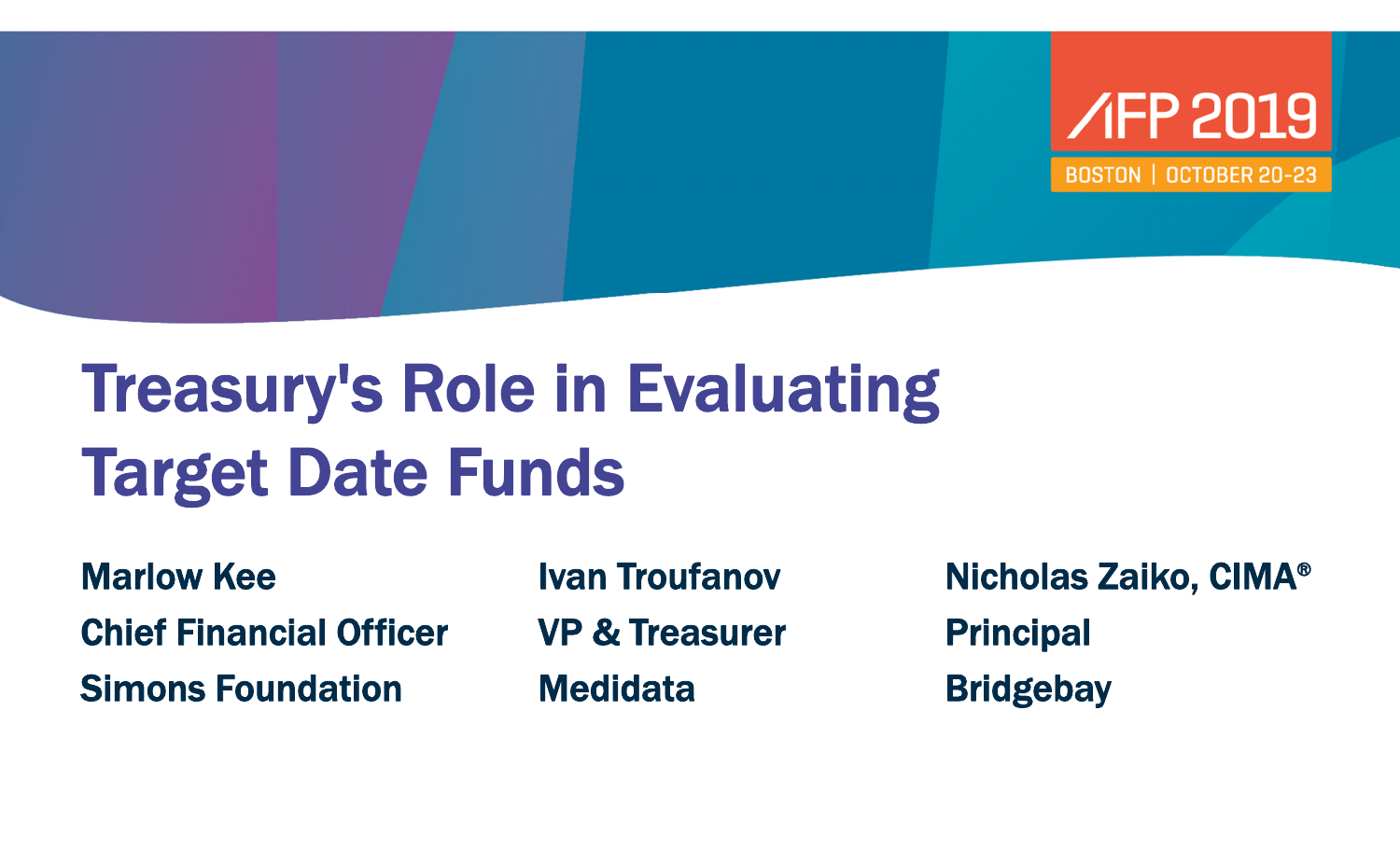

#### Nicholas Zaiko, CIMA ® Principal Bridgebay<br> **Bridgebay**





Investment & Retirement Consulting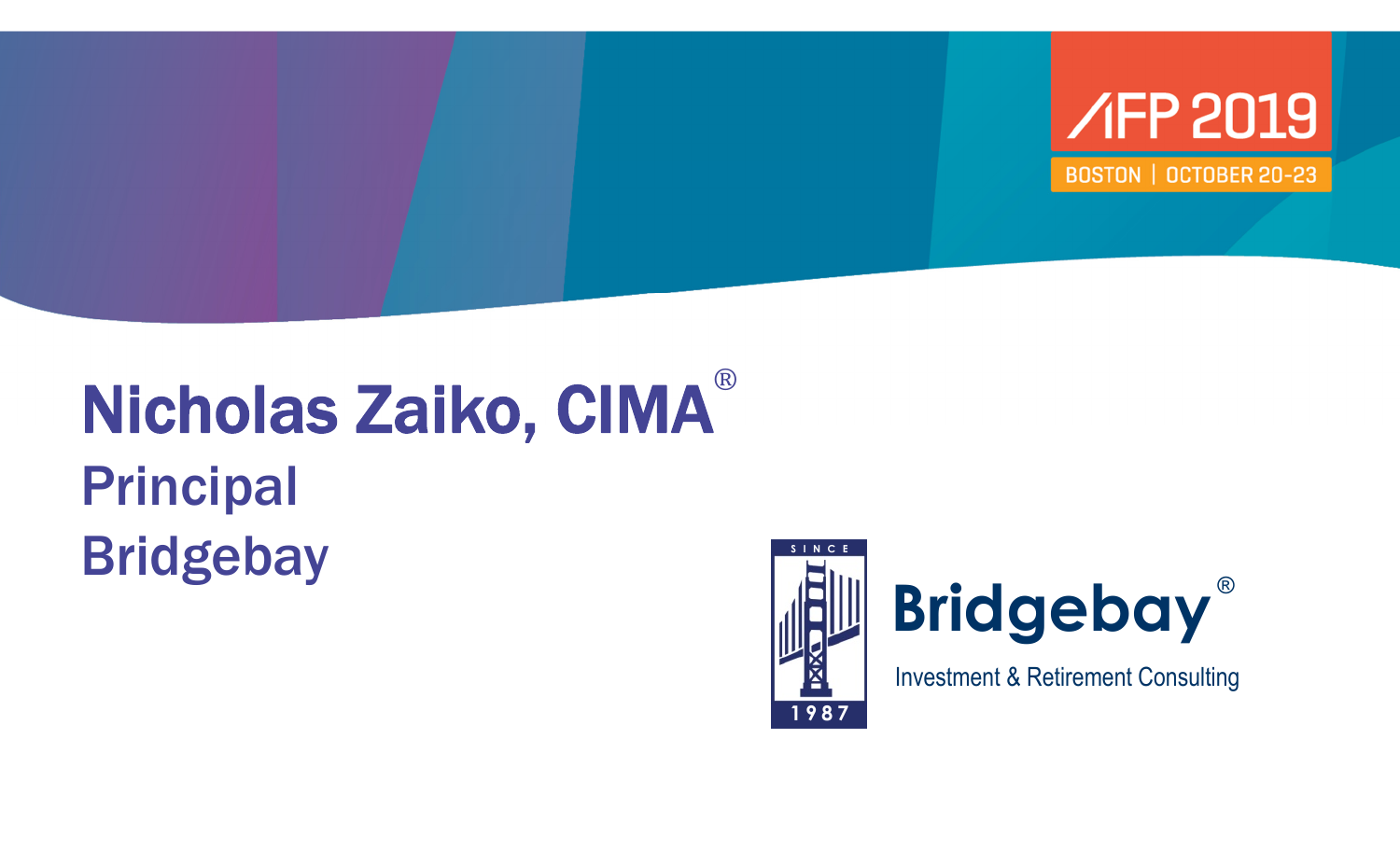#### Target Date Fund Overview

- • Professionally asset allocated funds that change risk exposure over time
- •Increasingly popular as plan QDIAs
- • Long-term investment strategies based on investor age
- $\bullet$ Considerable differences between fund families

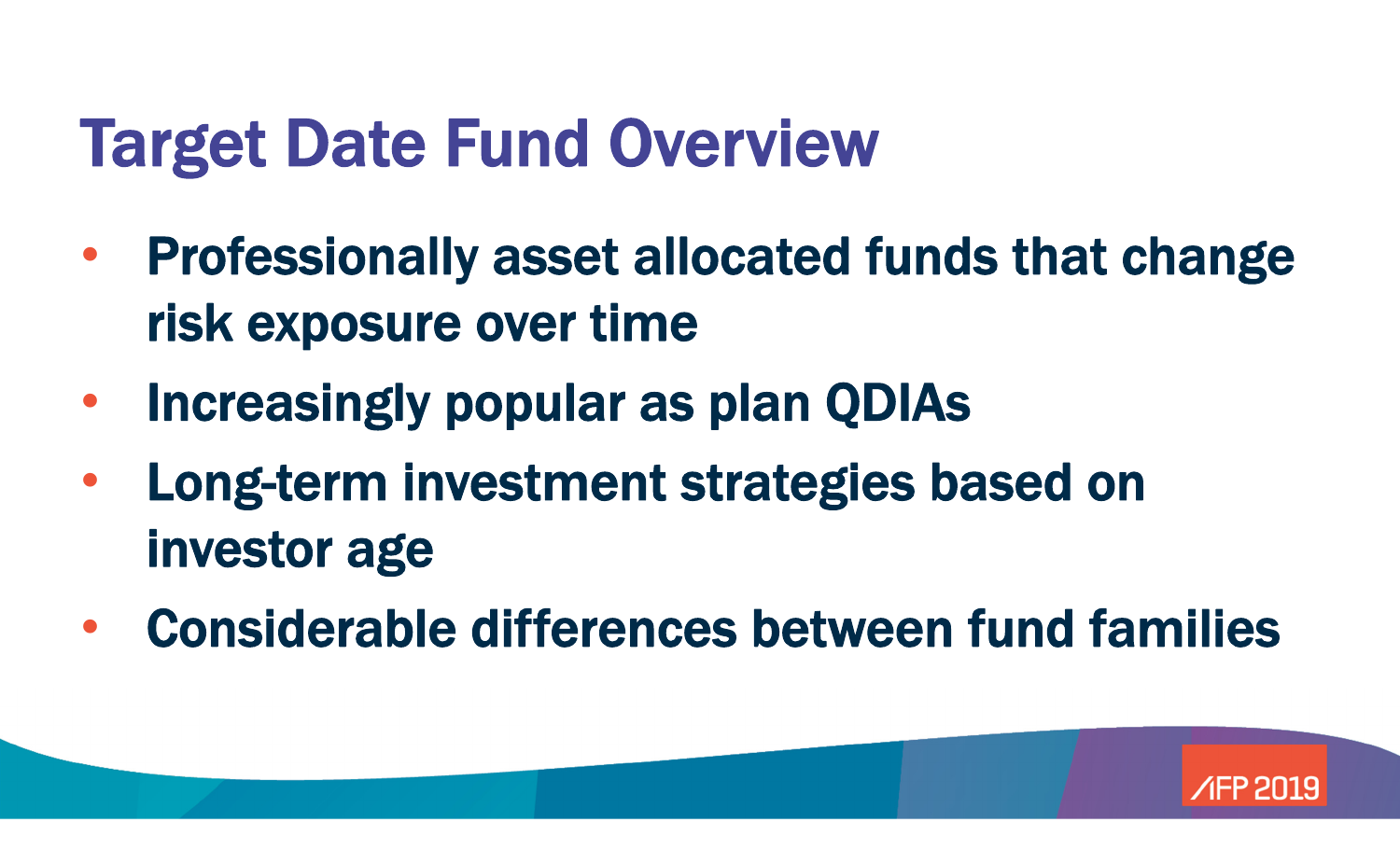#### Target Date Retirement Funds Tips for ERISA Plan Fiduciaries Department of Labor - February 2013

- $\bullet$  Guidelines for selecting and monitoring TDFs
	- $\bullet$ Establish a process for comparing/selecting TDFs
	- $\bullet$ Periodic review of selected TDFs
	- $\bullet$ Understand underlying funds
	- $\bullet$ Understand different asset classes, allocation (%)
	- $\bullet$ Review fund fees and investment expenses
	- $\bullet$ Consider non-proprietary (not the record keeper's TDF)
	- $\bullet$ Develop effective employee communications
	- $\bullet$ Document the process (RFP)

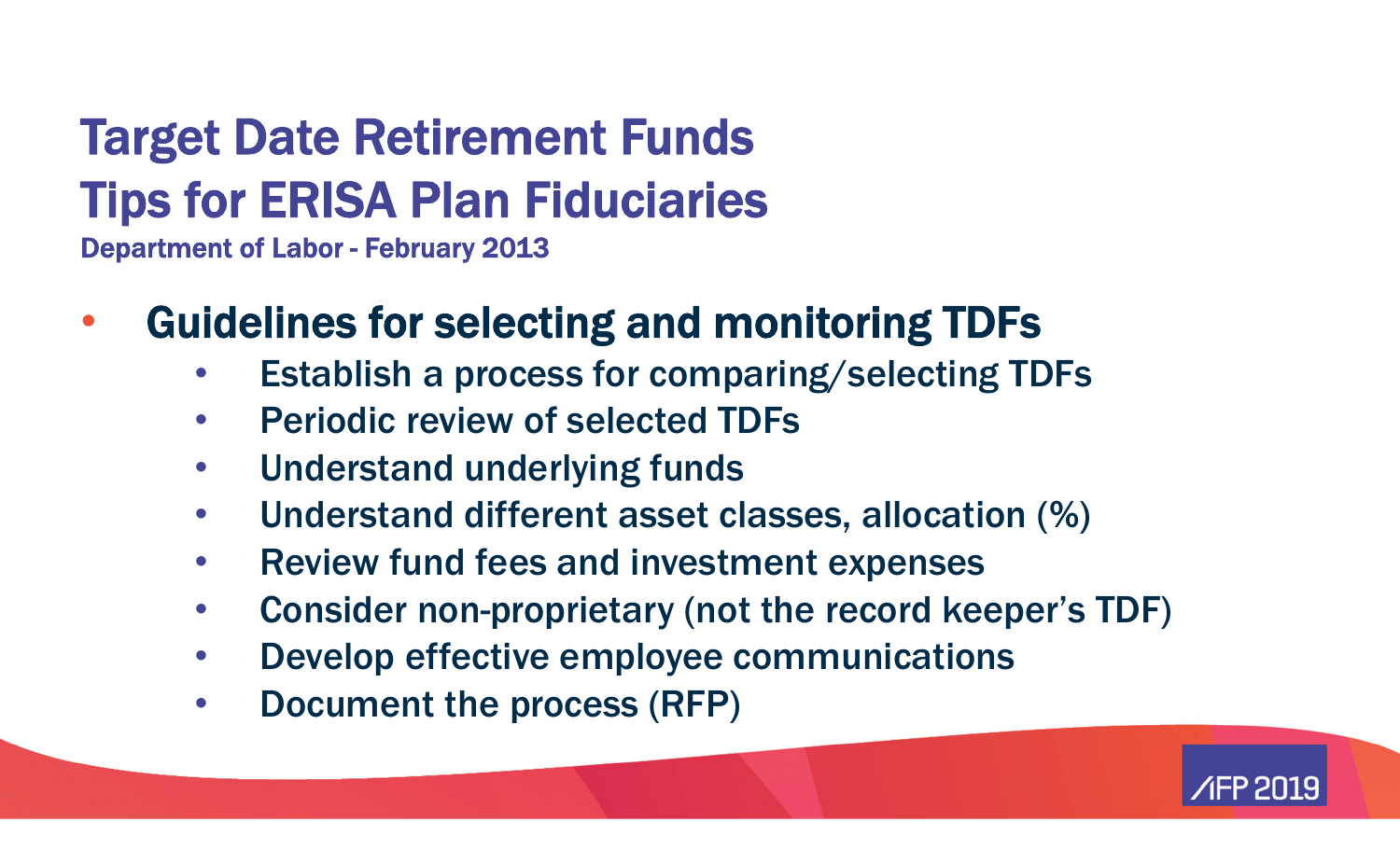#### TDF RFP Considerations

- $\bullet$ Firm, ownership, registrations
- $\bullet$ Material litigation and investigation
- $\bullet$ Business Continuity
- $\bullet$ Conflicts of interest
- $\bullet$ Multi-Asset TDF Experience
- $\bullet$ Investment Professionals
- •Glide Path
- $\bullet$ Asset Classes
- •Withdrawal Assumptions
- $\bullet$ Risk Management

• Asset Allocation

- Strategic Asset Allocation
- Tactical Asset Allocation
- –Rebalancing - Rolldown
- $\bullet$ Underlying Investment Strategies
- •Proprietary, Index, Quality
- •Participant
- •Education/Communication
- $\bullet$ Fees

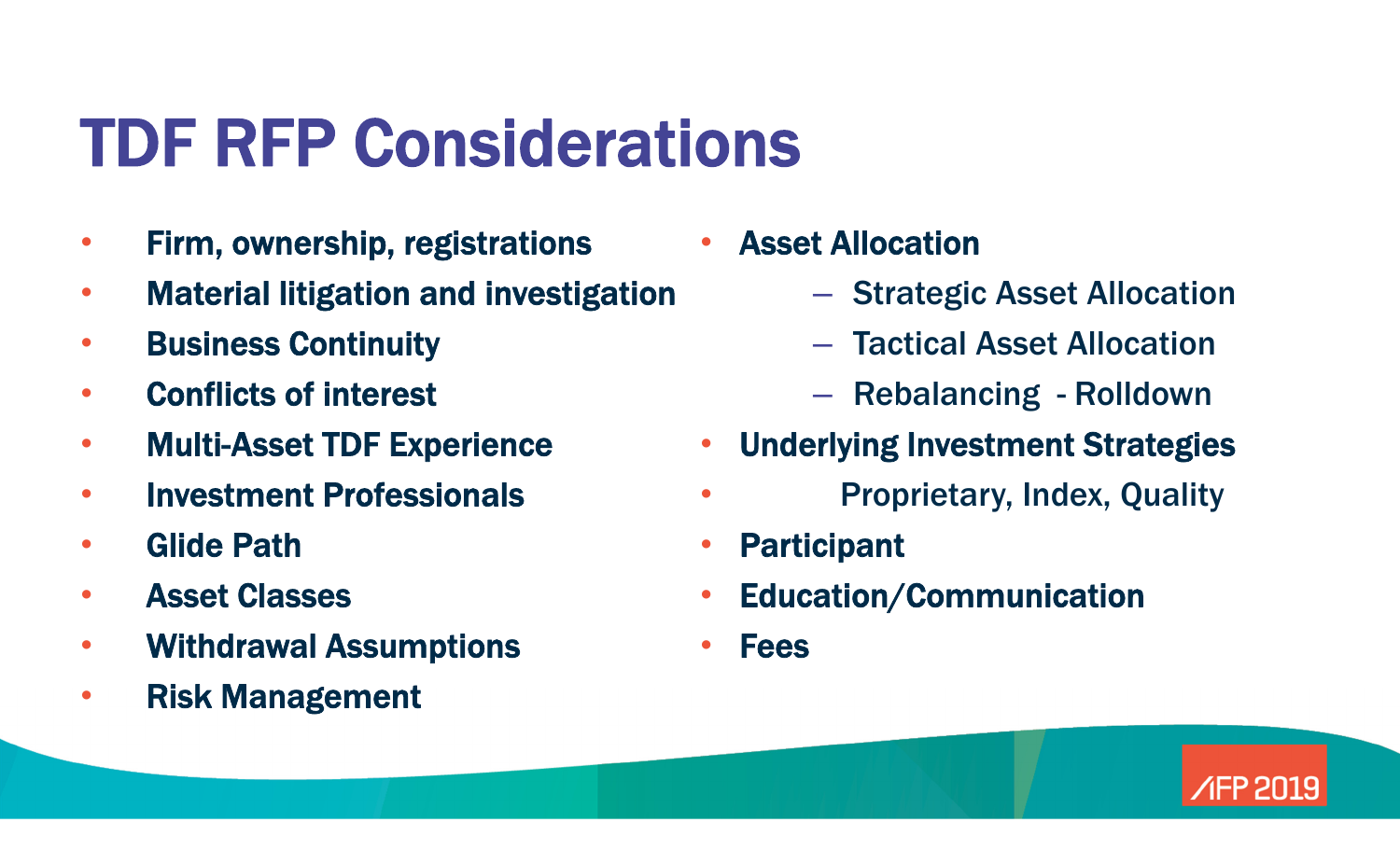### What factors influence the quality of TDF

- $\bullet$ Asset classes used
- $\bullet$ Retirement withdrawal assumptions
- $\bullet$ Shape of the glidepath
- $\bullet$ Quality of underlying funds
- $\bullet$ Risk/return
- $\bullet$ Fees

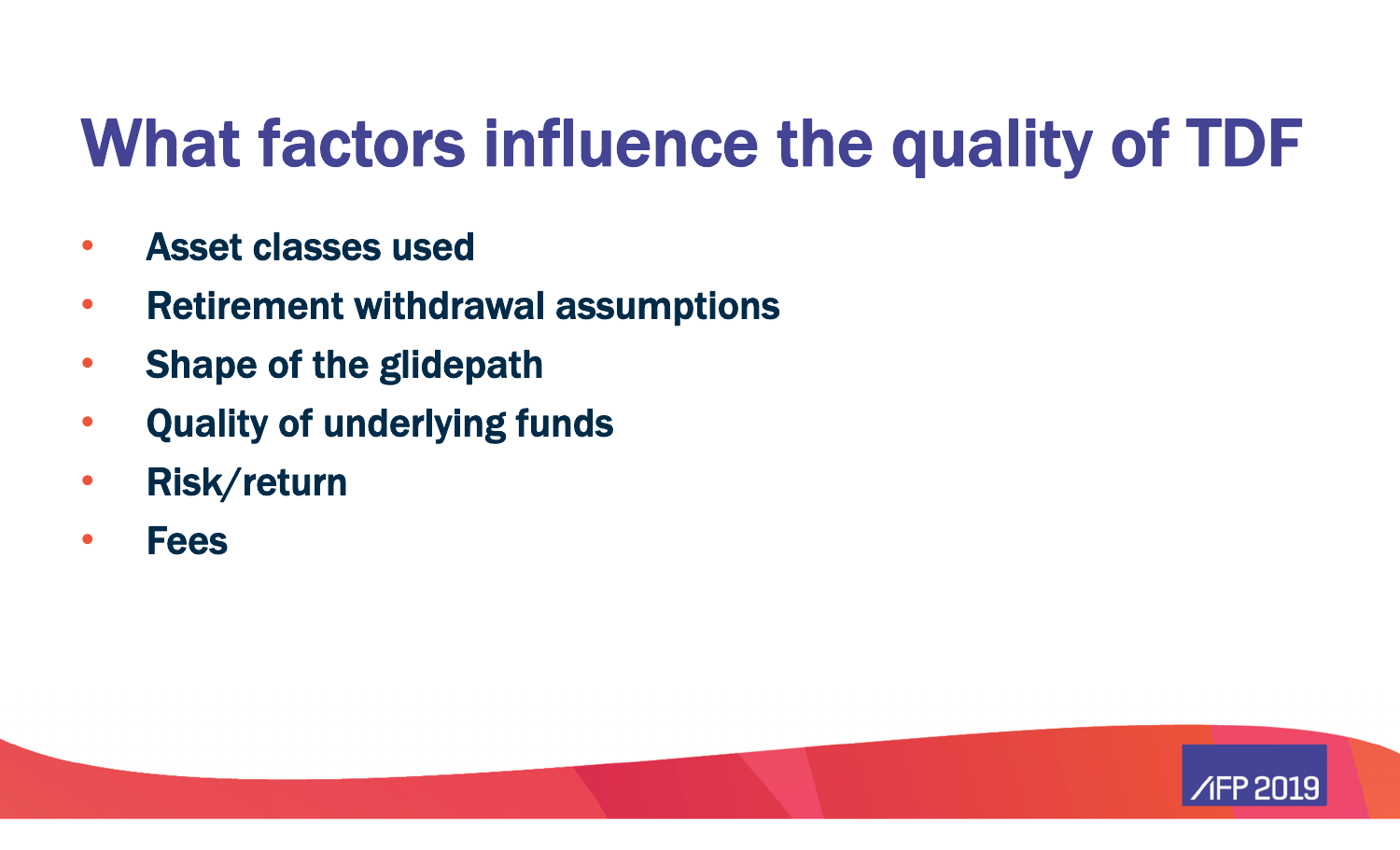#### Asset Classes Vary

| <b>Asset Classes</b>           | <b>American Funds</b> | <b>American Century</b> | <b>BlackRock</b> | <b>Fidelity</b> | <b>JP Morgan</b> | <b>T. Rowe Price</b> | <b>Vanguard</b> |
|--------------------------------|-----------------------|-------------------------|------------------|-----------------|------------------|----------------------|-----------------|
| US Large Cap                   |                       |                         | $\bullet$        | $\bullet$       |                  |                      |                 |
| <b>US Mid-Cap</b>              |                       |                         |                  |                 |                  |                      |                 |
| <b>US Small Cap</b>            |                       |                         |                  |                 |                  |                      |                 |
| <b>Int'l Equity</b>            |                       |                         |                  |                 |                  |                      |                 |
| <b>EM Equity</b>               |                       |                         |                  |                 |                  |                      |                 |
| <b>US Fixed Income</b>         |                       |                         |                  |                 |                  |                      |                 |
| <b>TIPS</b>                    |                       |                         | O                |                 |                  |                      |                 |
| <b>High Yield Fixed Income</b> |                       |                         |                  |                 |                  |                      |                 |
| <b>Int'l Fixed Income</b>      |                       |                         |                  |                 |                  |                      |                 |
| <b>EM Debt</b>                 |                       |                         |                  |                 |                  | $\bullet$            |                 |
| <b>REITS</b>                   |                       |                         |                  |                 |                  |                      |                 |
| <b>Commodities</b>             |                       |                         |                  |                 |                  |                      |                 |
| <b>Real Estate</b>             |                       |                         |                  |                 |                  |                      |                 |

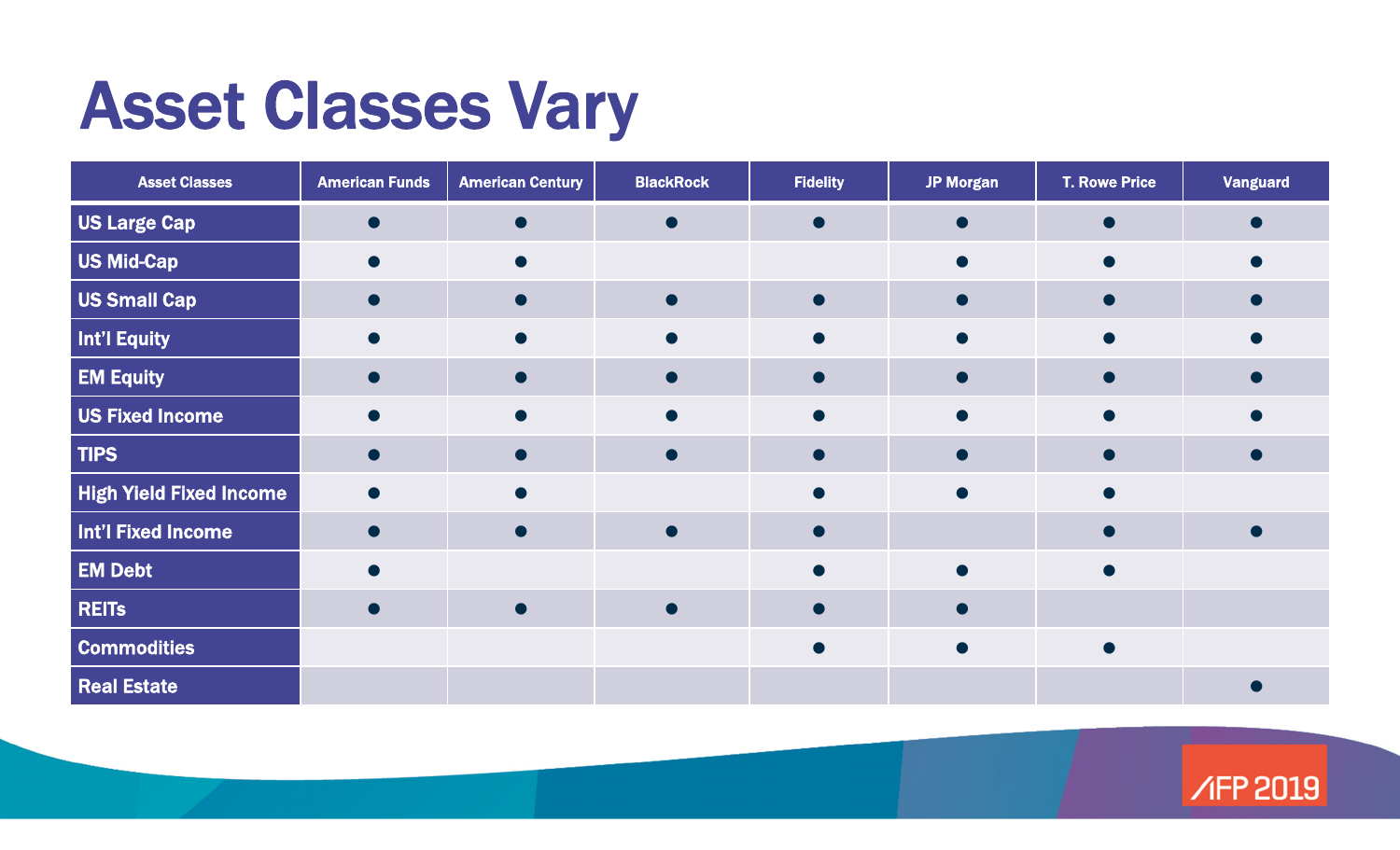#### Strategic Asset Allocation

- $\bullet$  The long-term asset allocation that creates the glidepath
- $\bullet$  Modeled using asset class performance, correlations, long-term capital market assumptions
- $\bullet$ Each have their unique asset allocation by vintage
- $\bullet$ Important to track changes to the asset allocation
- $\bullet$  Many providers review their asset allocations annually

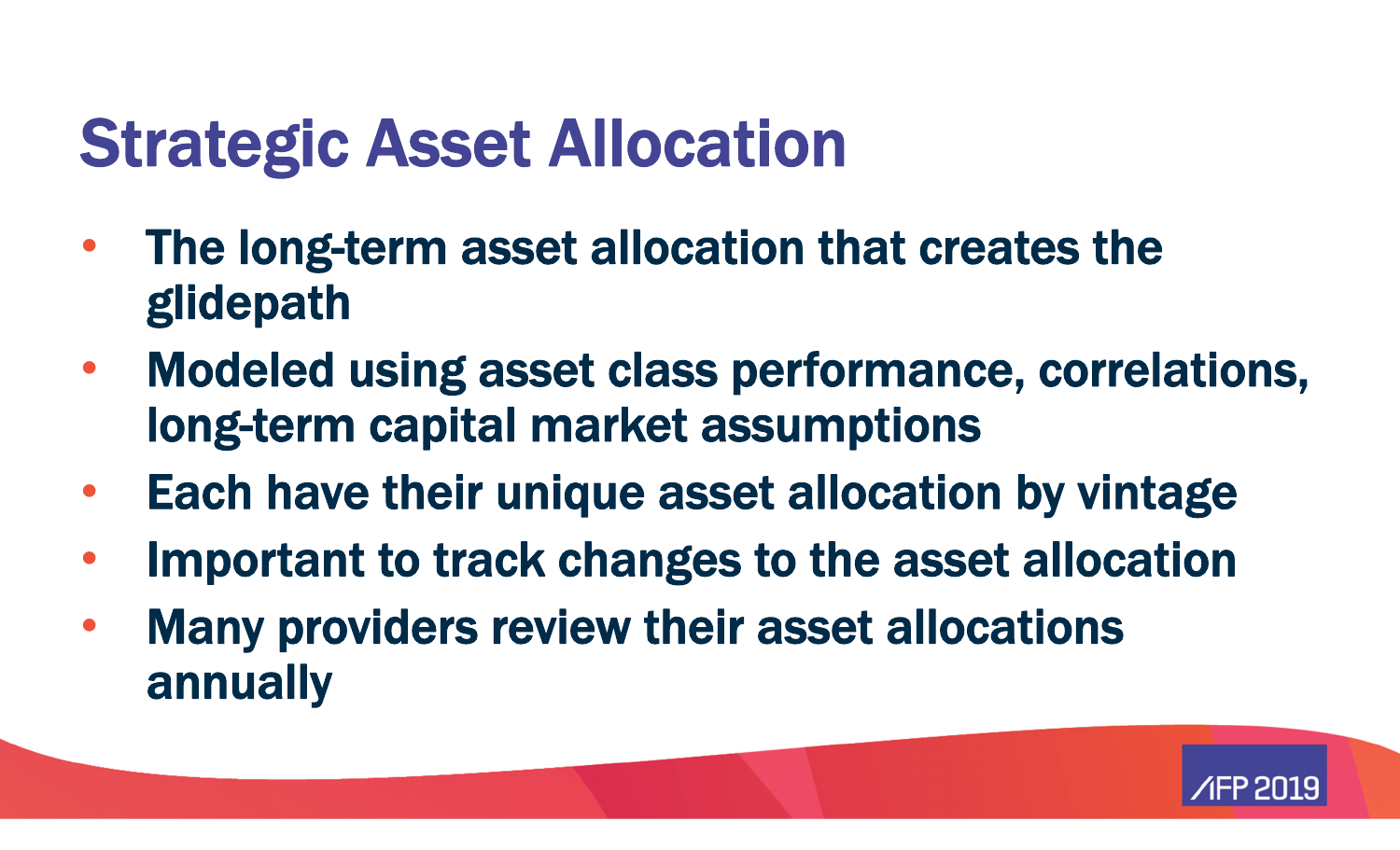#### Tactical Asset Allocation

- •Short-term allocation adjustments to glidepath
- $\bullet$ Typically employed as an overlay
- • Intended to enhance performance or reduce risk in the near-term
- Active decisions made by investment manager based on market conditions and outlook

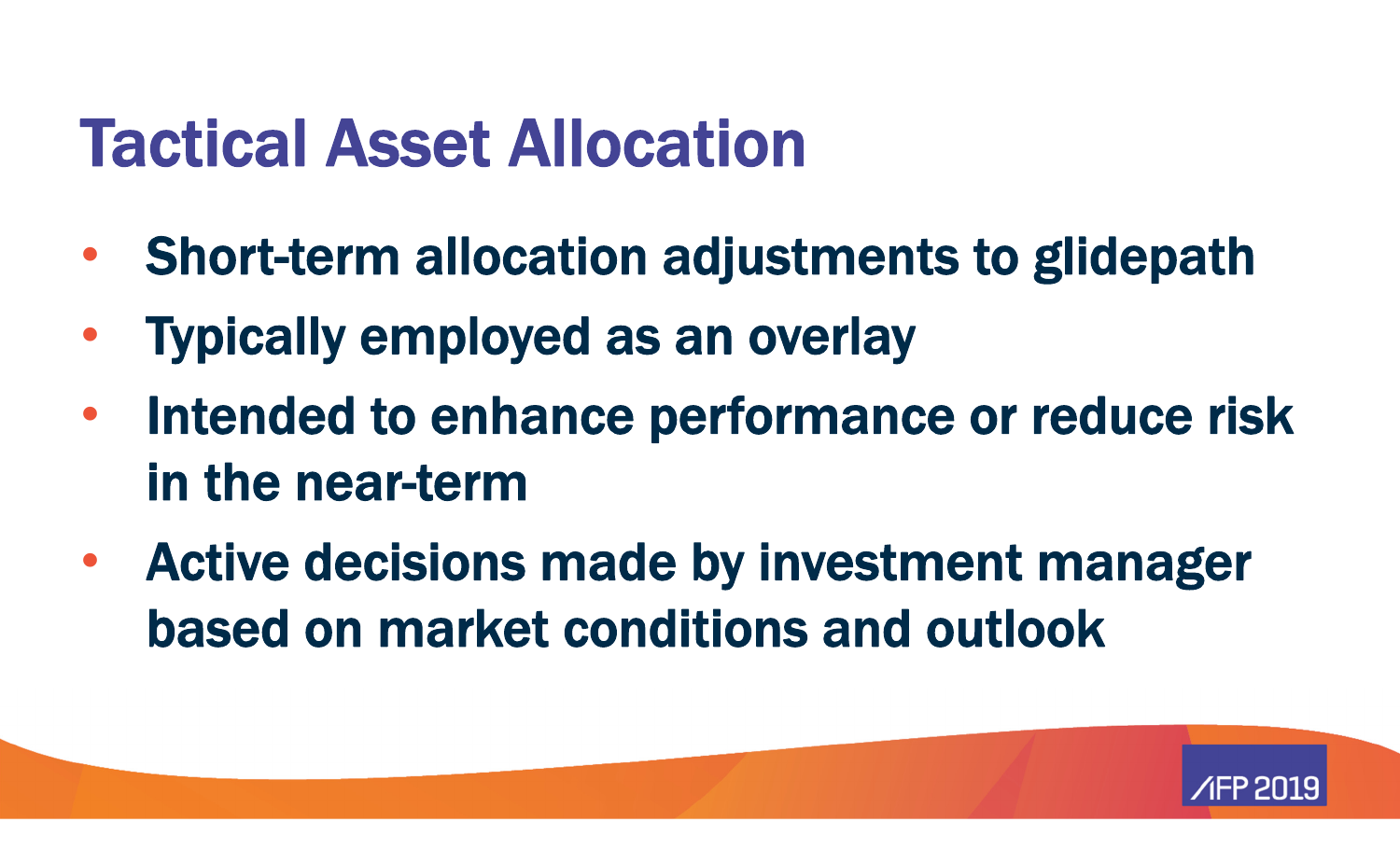### "To" vs. "Through"

- $\bullet$  Two schools of thought on when glide path reaches terminal allocation
- "To" retirement glide path ends at retirement, typically age 65
- "Through" retirement glide path continues beyond retirement

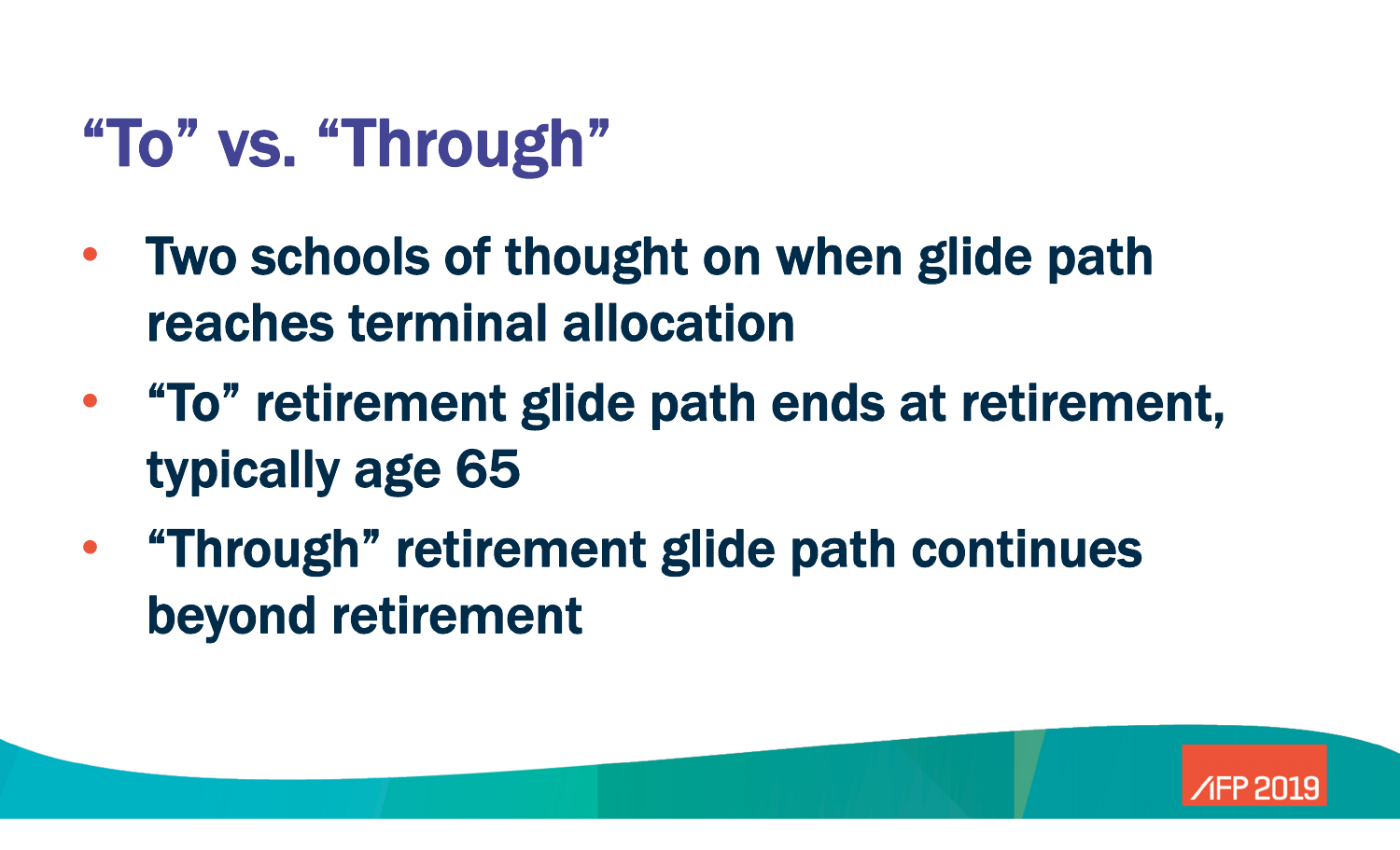#### Behavior at Retirement Equity Exposure at Retirement

| <b>Fund Family</b>      | <b>To or Through</b><br><b>Retirement</b> | <b>Age Glide Path Ends</b> | <b>Years Past Retirement</b> | <b>Equity % at Retirement</b> |
|-------------------------|-------------------------------------------|----------------------------|------------------------------|-------------------------------|
| <b>American Funds</b>   | <b>Through</b>                            | 95                         | $+30$                        | 55%                           |
| <b>American Century</b> | <b>To</b>                                 | 65                         | $\bf{0}$                     | 45%                           |
| <b>BlackRock</b>        | <b>To</b>                                 | 65                         | $\bf{0}$                     | 35%                           |
| Fidelity                | <b>Through</b>                            | 80                         | $+15$                        | 60%                           |
| JP Morgan               | <b>To</b>                                 | 65                         | $\bf{0}$                     | 35%                           |
| T. Rowe Price           | <b>Through</b>                            | 95                         | $+30$                        | 60%                           |
| <b>Vanguard</b>         | <b>Through</b>                            | 75                         | $+10$                        | 55%                           |

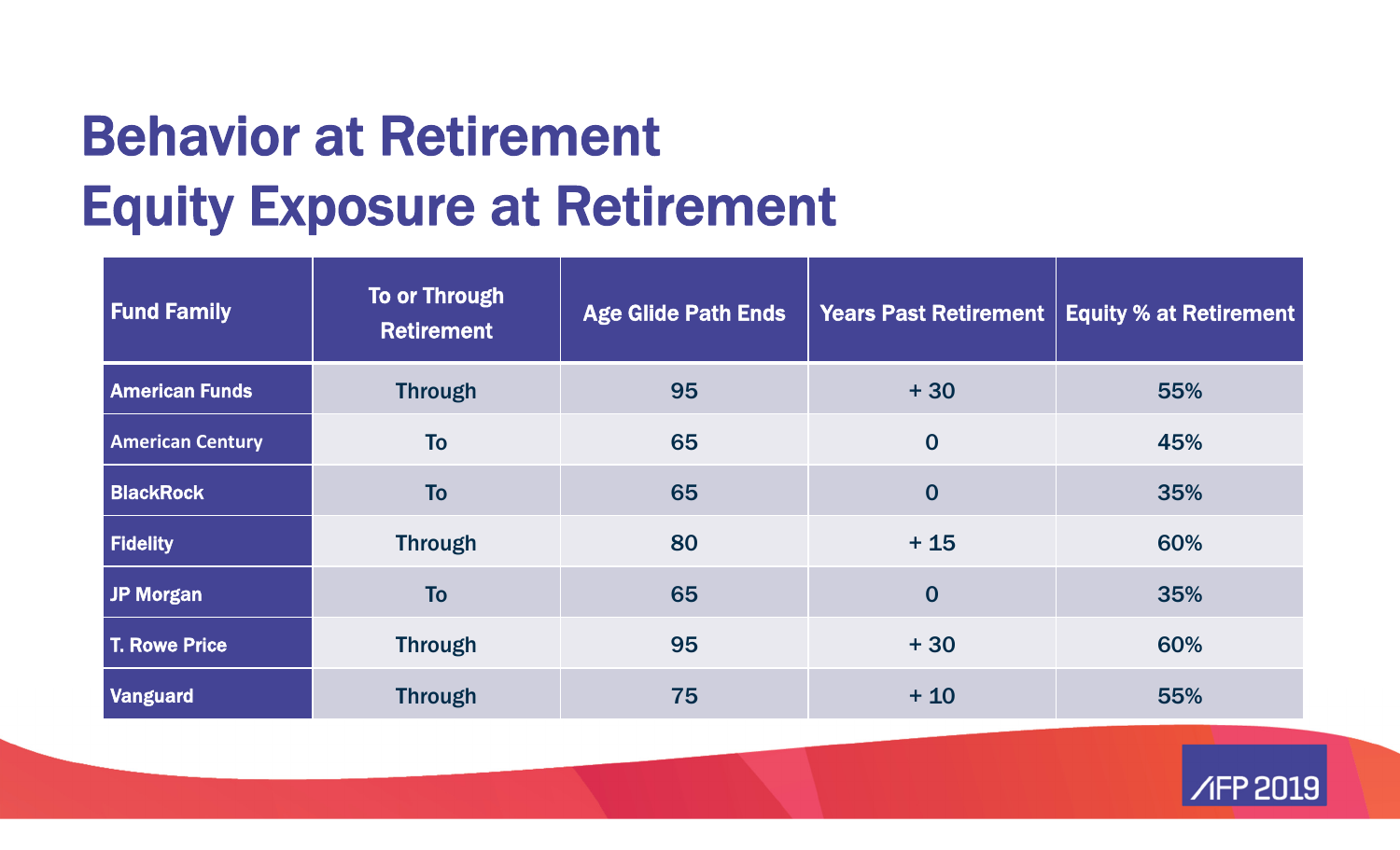#### Glide Path

- $\bullet$  Describes the changing asset allocation of a target date fund family over time
- • Shift from capital appreciation to principal preservation as retirement approaches
- • Goal is to de-risk portfolio as investors approach retirement

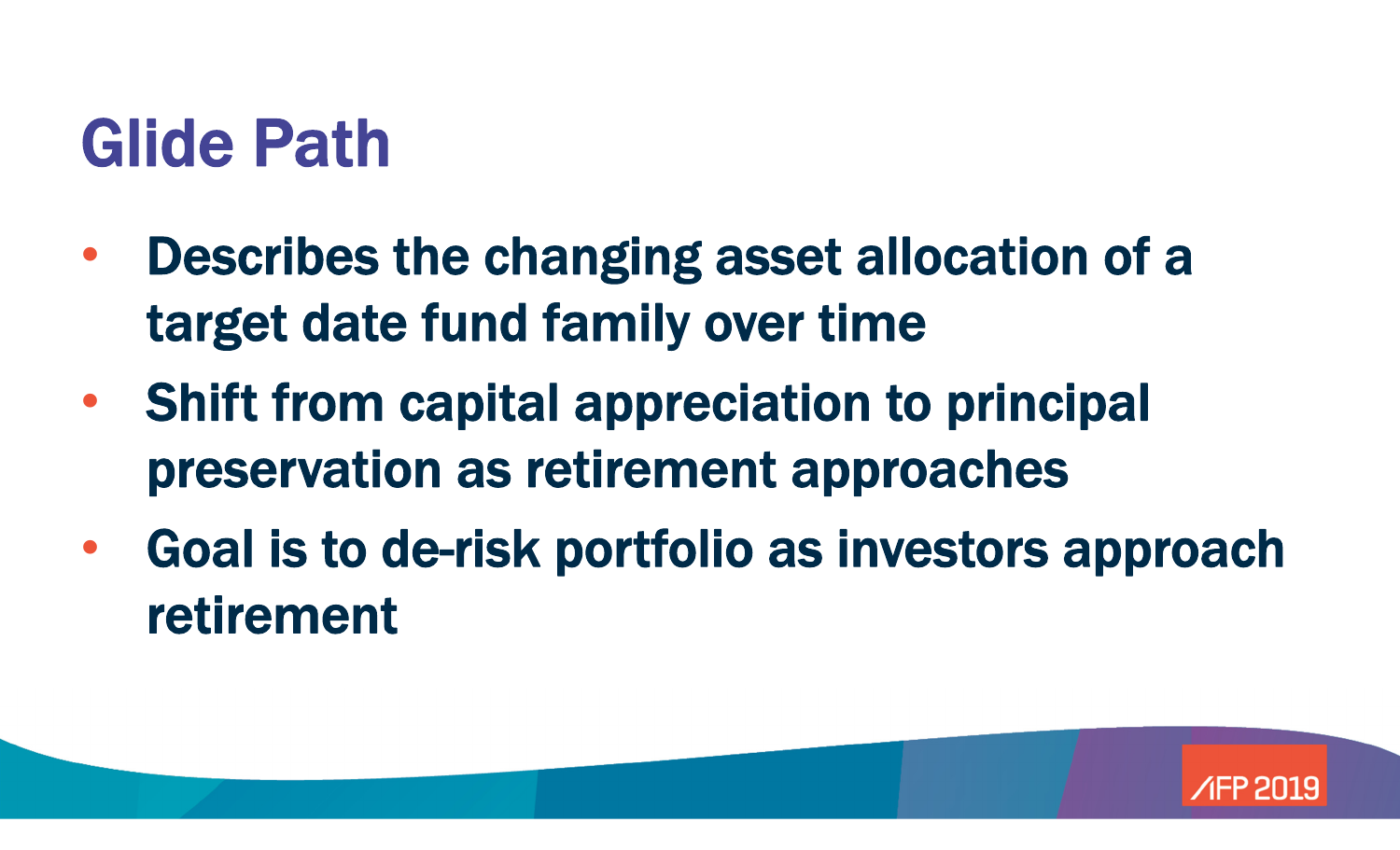#### Wide Range of Glide Paths



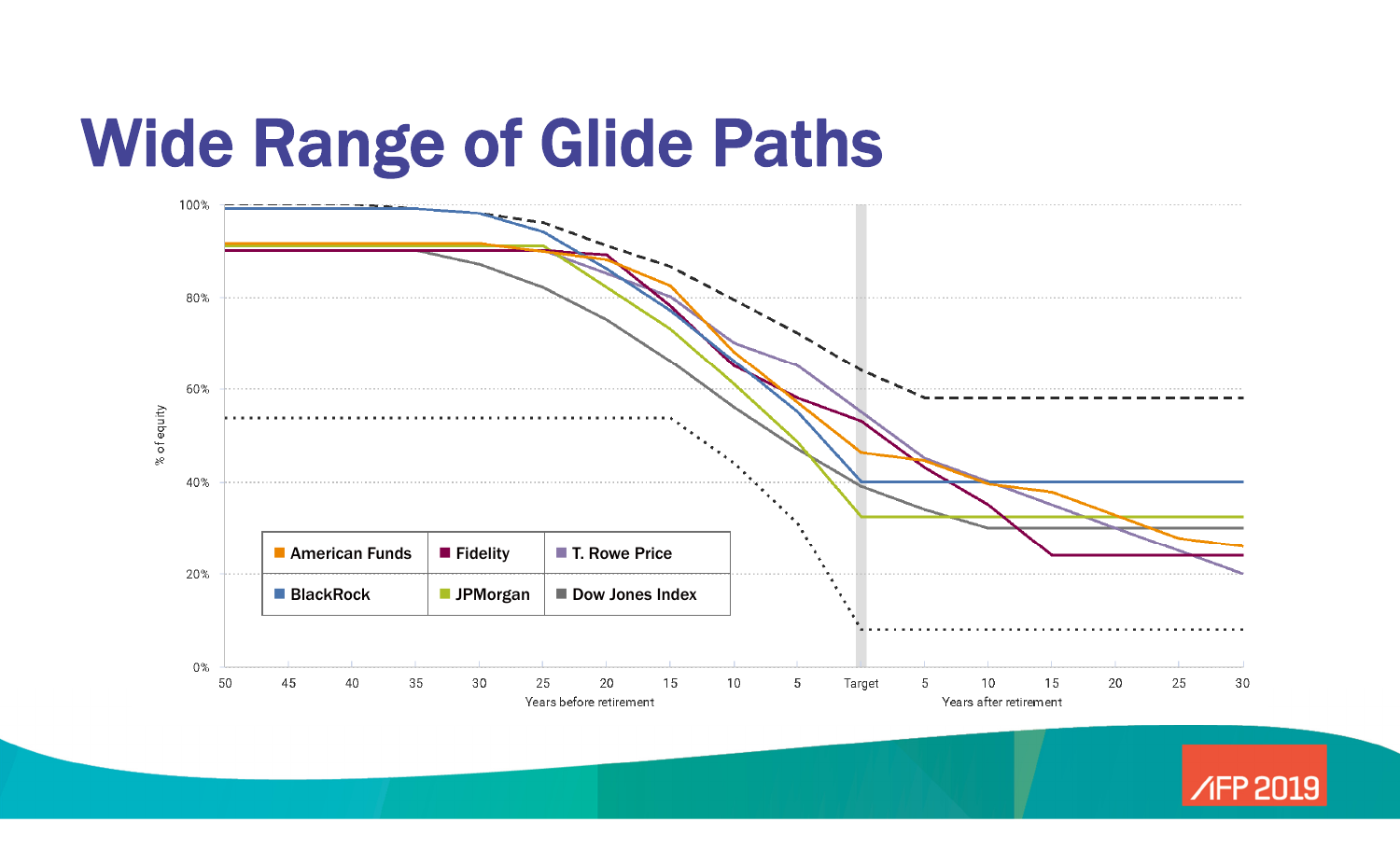### Market Capture Ratios

| <b>2035 Funds</b>  | <b>Up Market</b><br><b>Capture Ratio</b> | <b>Down Market</b><br><b>Capture Ratio</b> | <b>Overall</b><br><b>Capture Ratio*</b> |
|--------------------|------------------------------------------|--------------------------------------------|-----------------------------------------|
| <b>2035 Fund A</b> | 99.96                                    | 93.52                                      | 1.07                                    |
| <b>2035 Fund B</b> | 99.71                                    | 94.64                                      | 1.05                                    |
| <b>2035 Fund C</b> | 96.66                                    | 96.12                                      | 1.01                                    |
| <b>2035 Fund D</b> | 102.73                                   | 103.97                                     | 0.99                                    |
| <b>2035 Fund E</b> | 81.73                                    | 84.12                                      | 0.97                                    |
| <b>2035 Fund F</b> | 95.79                                    | 99.05                                      | 0.97                                    |
| <b>2035 Fund G</b> | 95.19                                    | 99.20                                      | 0.96                                    |

\*Overall Capture Ratio = Up Market Capture Ratio divided by Down Market Capture Ratio. A value greater than 1 is favorable.

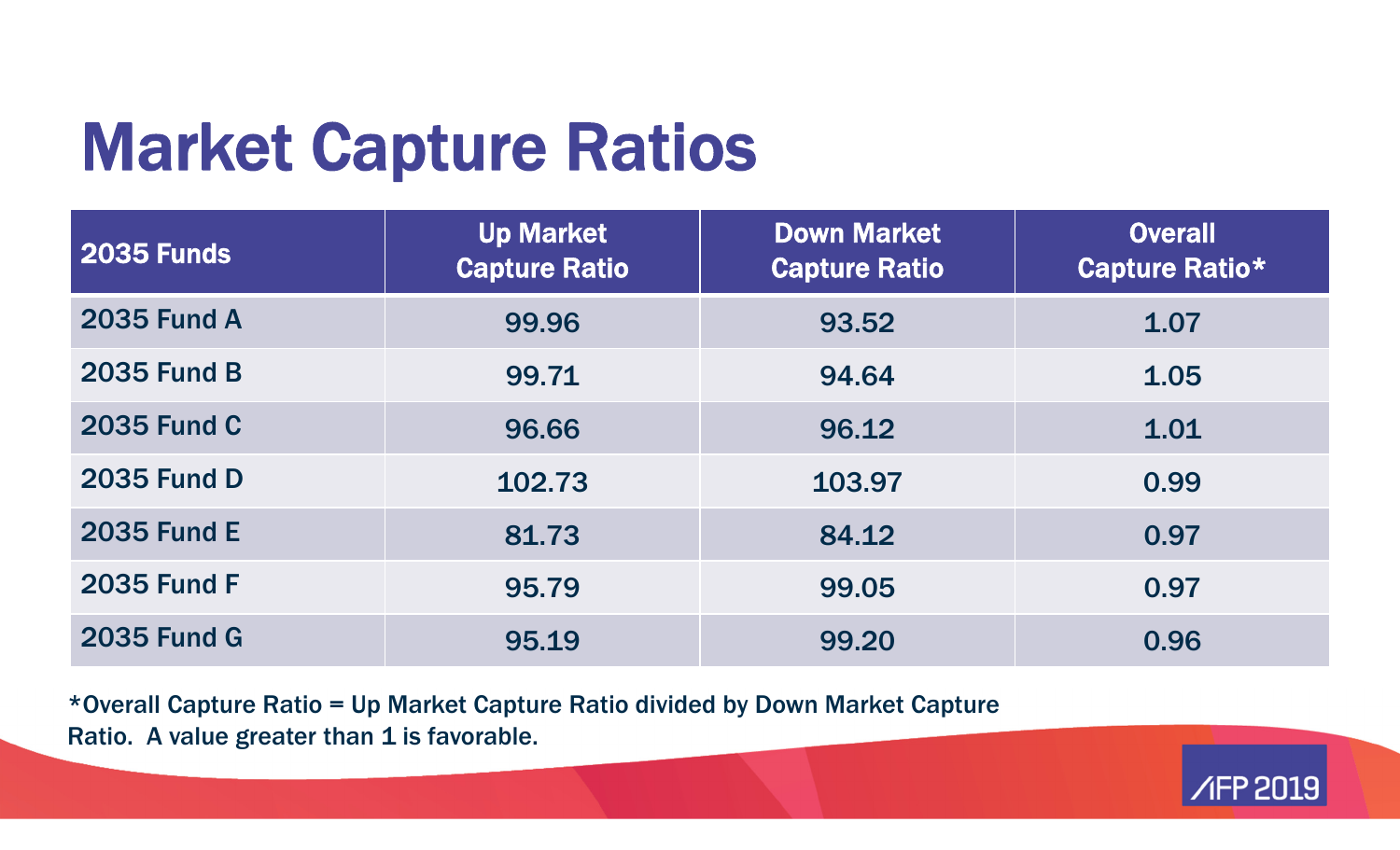

#### Ivan Troufanov VP & Treasurer **Medidata**

# s: medidata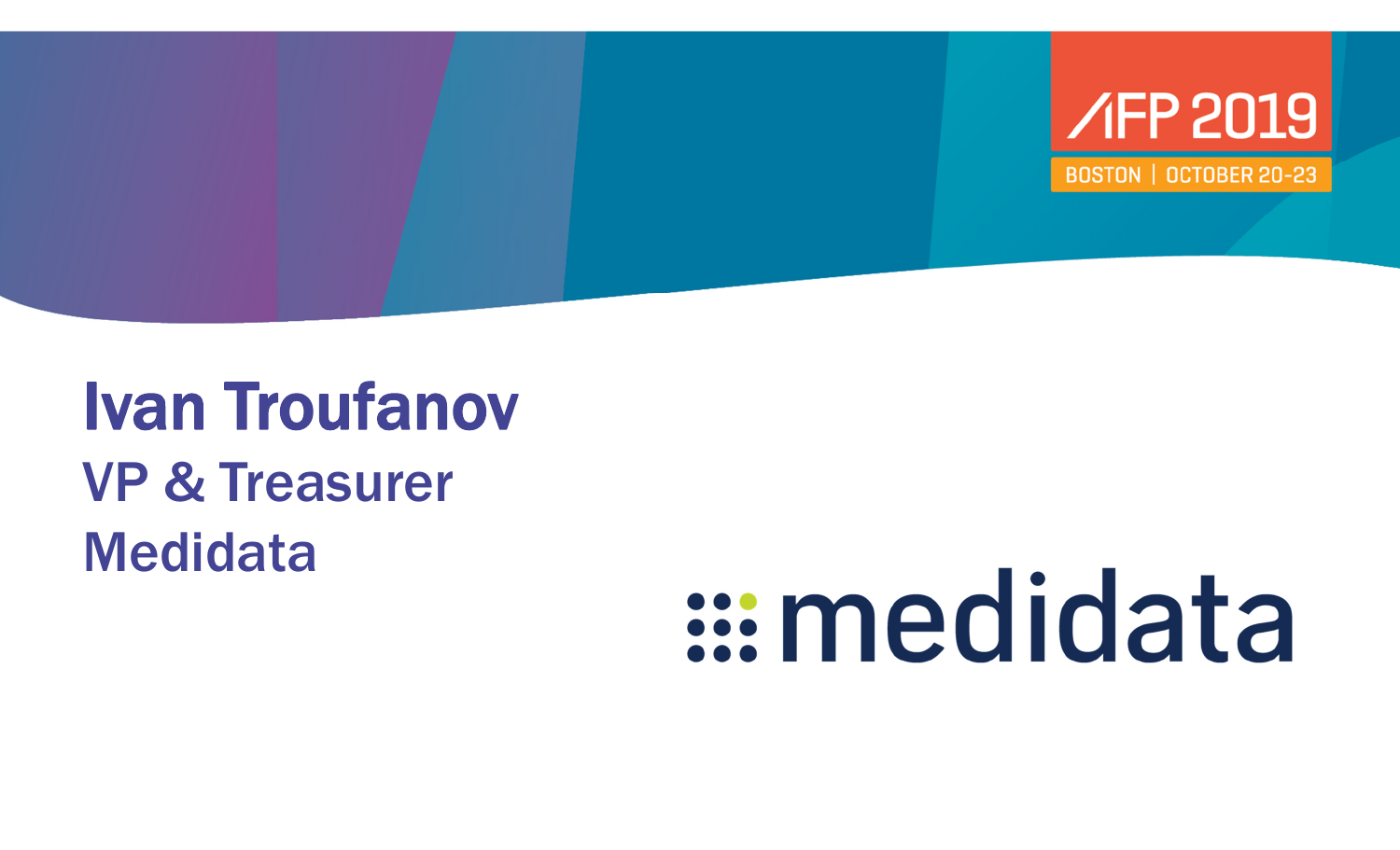# Applying your Financial Knowledge

- • Performance Net of Fees (Use Specific Share class) :
	- •1, 3, 5, 7 and 10 year returns
- •Volatility (Standard Deviation)
- $\bullet$ Risk-Adjusted Return (Sharpe Ratio)
- $\bullet$ Downside Risk
- $\bullet$ Risk/Return Trade offs

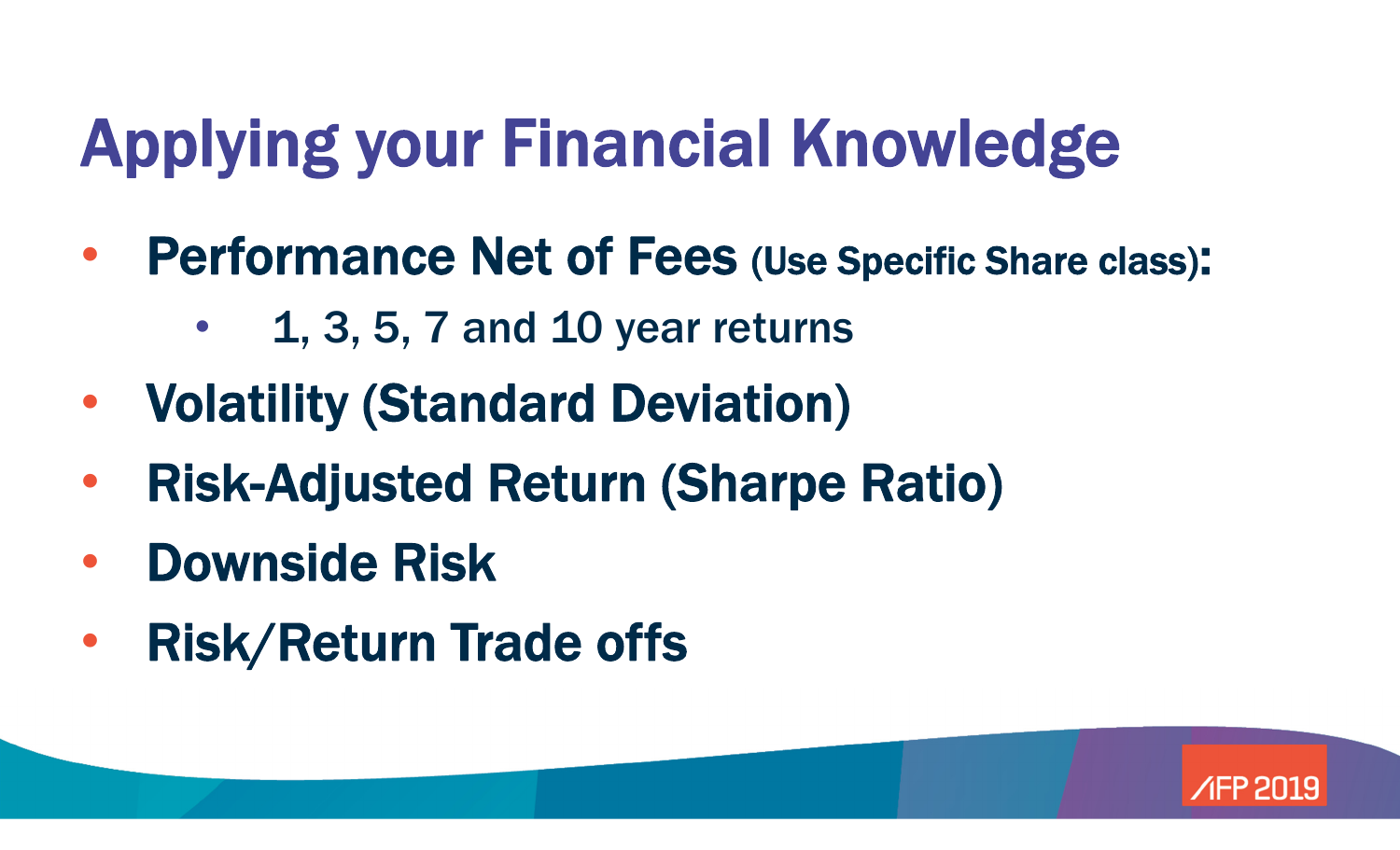#### Relative Performance (Net of Fees)

As of Jun 30, 2019



Two Target Date Funds are compared to their peer group rankings and to each other. Manager A is consistently a top quartile performer and outperforms Manager B.

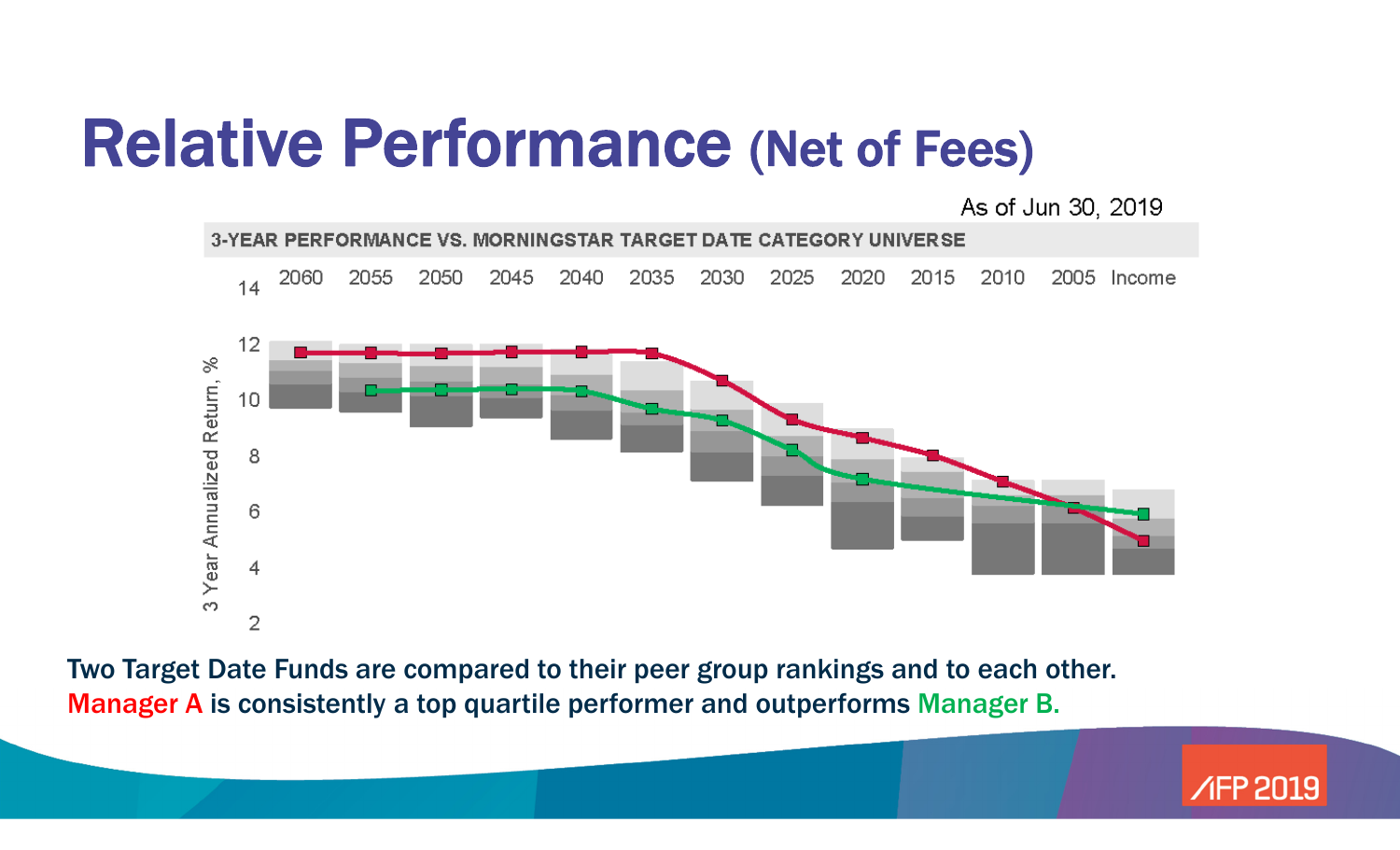#### Risk-Adjusted Returns (Sharpe Ratios)



Target Date Funds' Sharpe Ratios compared to their peer group rankings and against each other. Manager A consistently ranks in the top quartile of its peer group and offers higher risk-adjusted returns than Manager B across all vintages (dates).

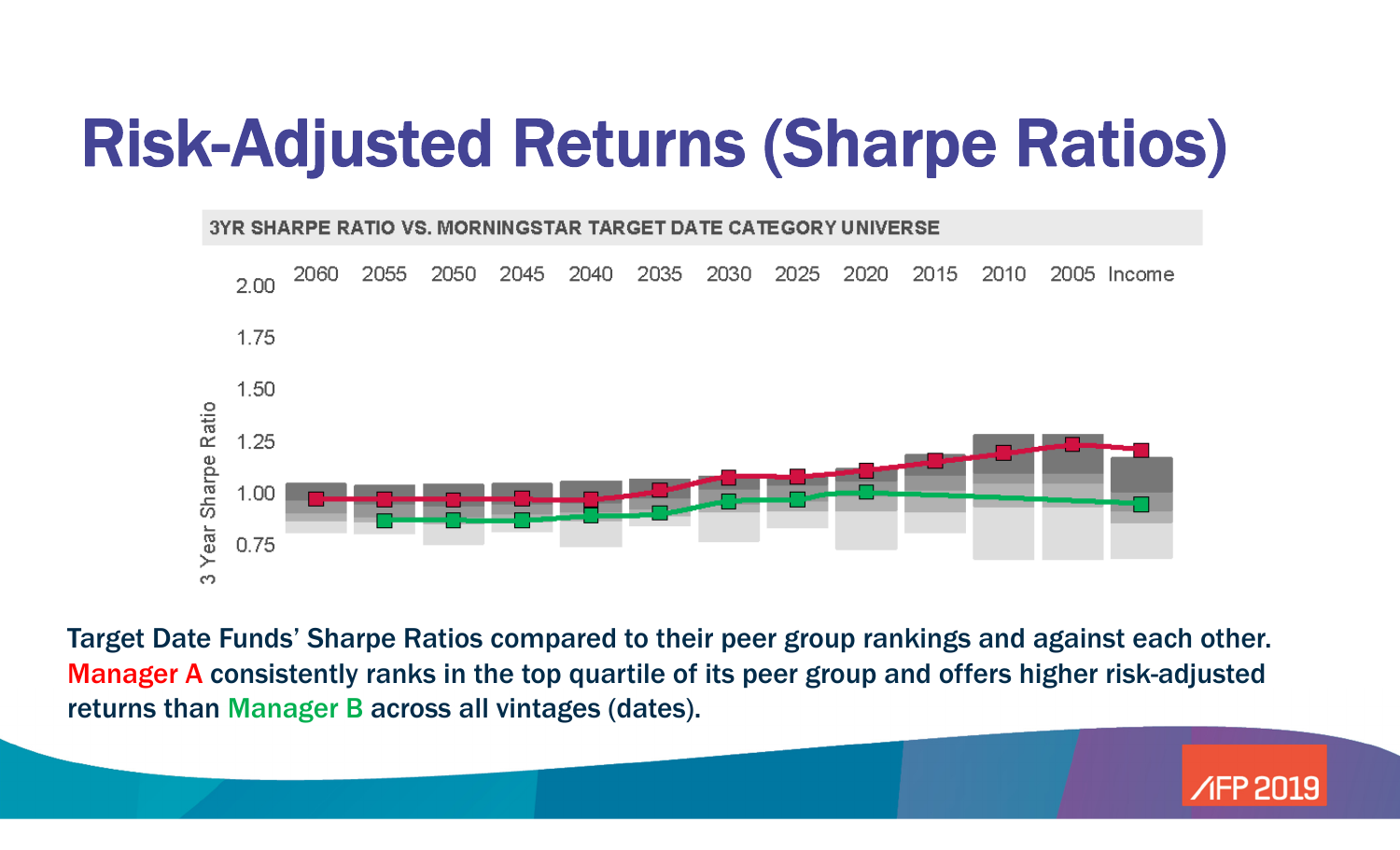#### Risk vs. Return



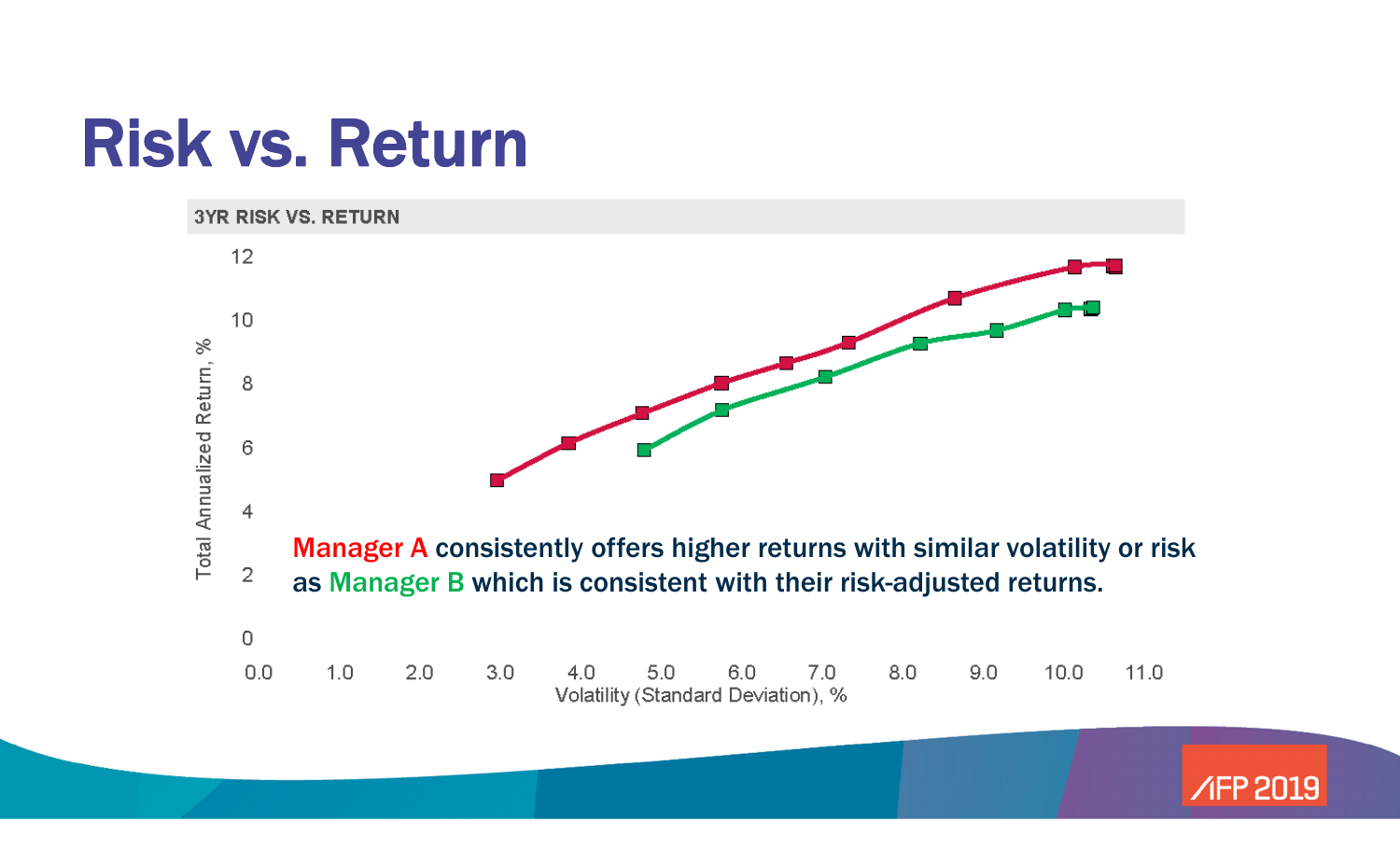## Benchmarking Target Date Funds

#### Typical Benchmarking Methods

- $\bullet$ S&P Target Date Indices
- $\bullet$ Dow Jones Target Indices
- •Proprietary benchmarks - provided by managers
- •Peer ranking by vintage

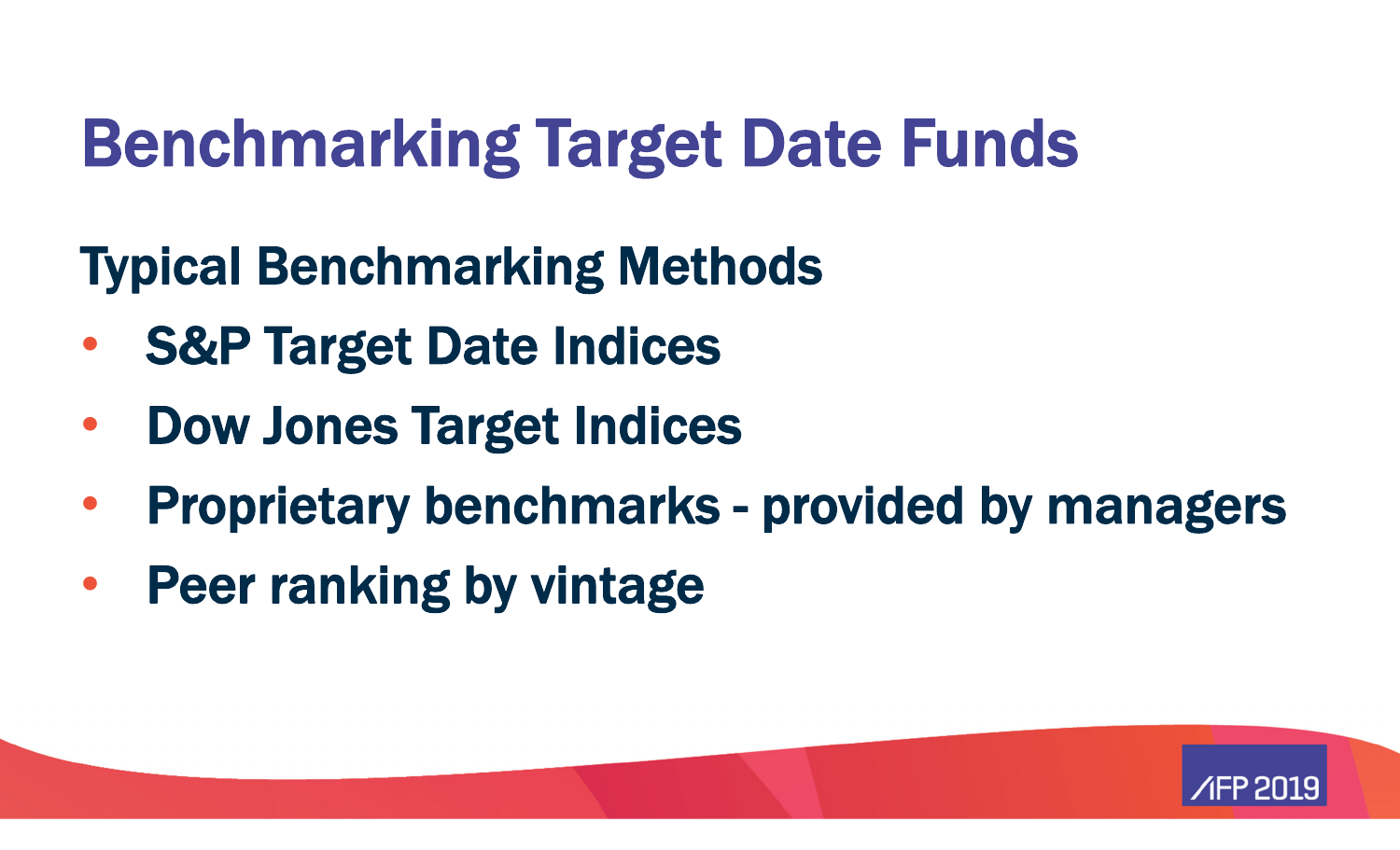#### S&P Target Retirement Indices

- $\bullet$  The average performance of each vintage based on the peer universe
- • Represents opportunity cost by using actual returns of other target date fund families
- $\bullet$  Glide path is dictated by the average allocation of each vintage

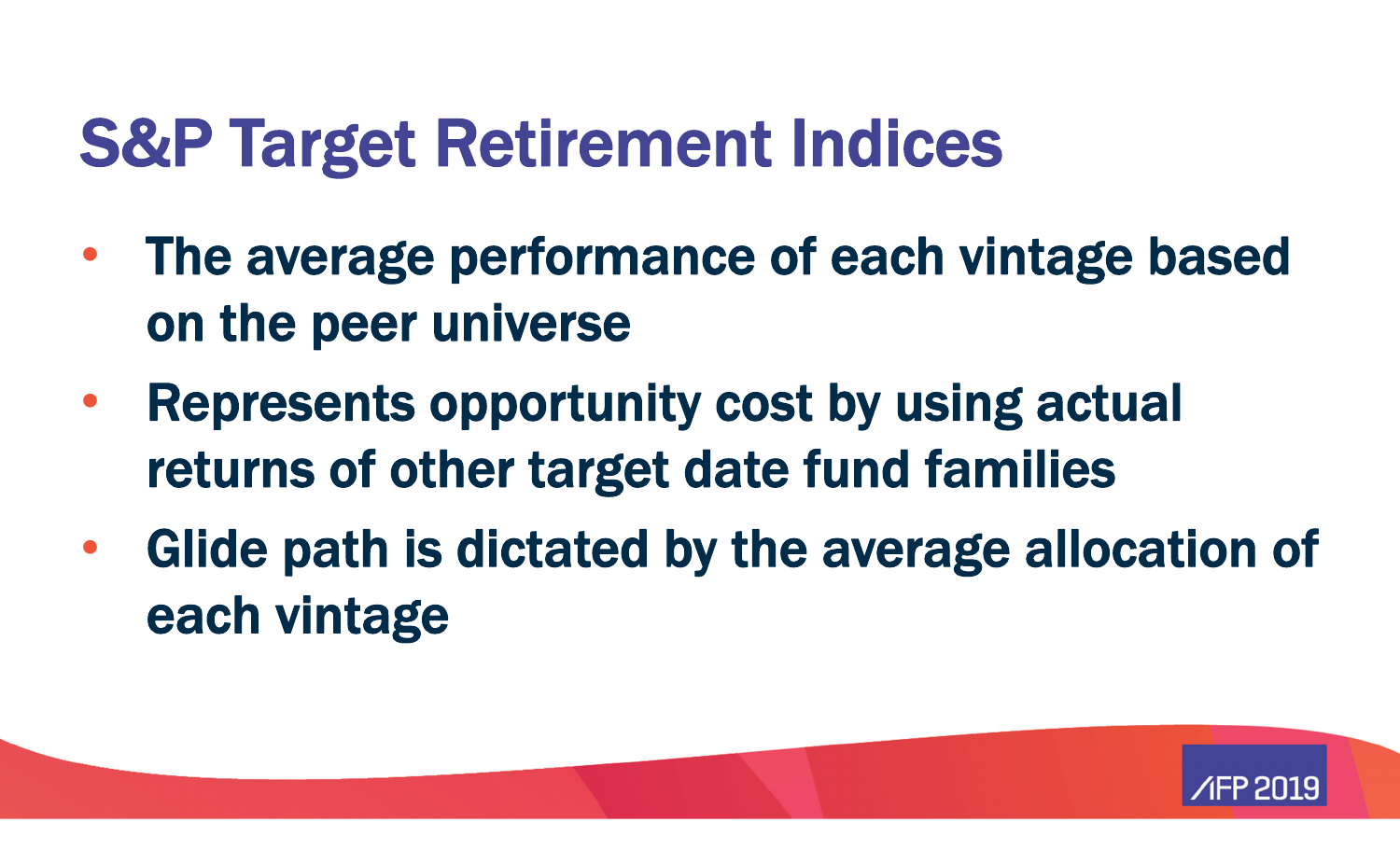#### Dow Jones Target Indices

- $\bullet$ Use a specific glide path selected by Dow Jones
- $\bullet$  Measures TDF family performance versus one of many different possible glidepaths
- $\bullet$  Useful in comparing asset allocation decisions made by managers at specific parts of glide path

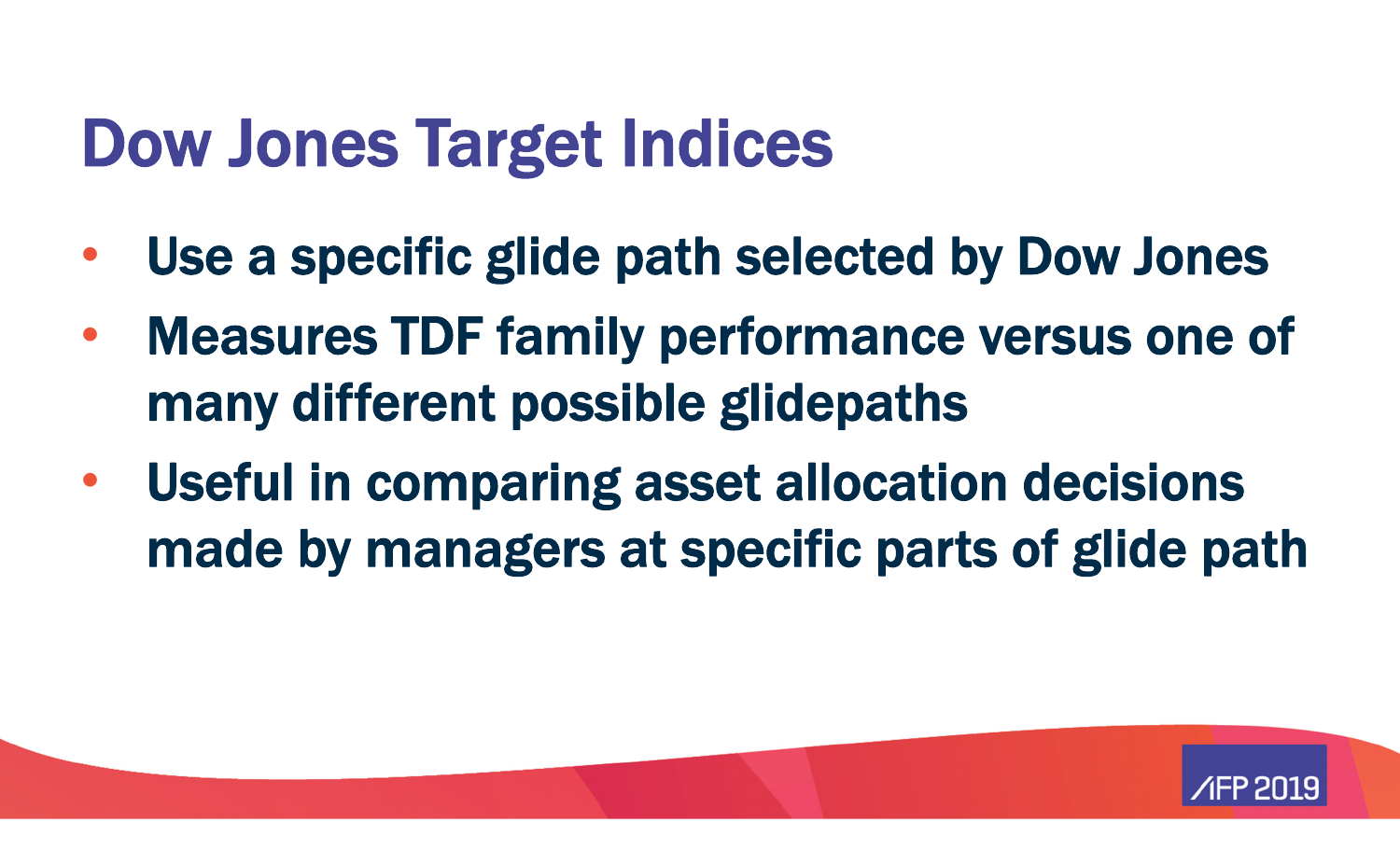#### Proprietary Benchmarks

- $\bullet$  Replicate asset allocation of the manager's target date funds
- $\bullet$ Use passive indices to represent asset classes
- $\bullet$ Useful for measuring success of underlying managers
- $\bullet$  Don't provide information on effectiveness of glidepath/asset allocation decisions made by manager

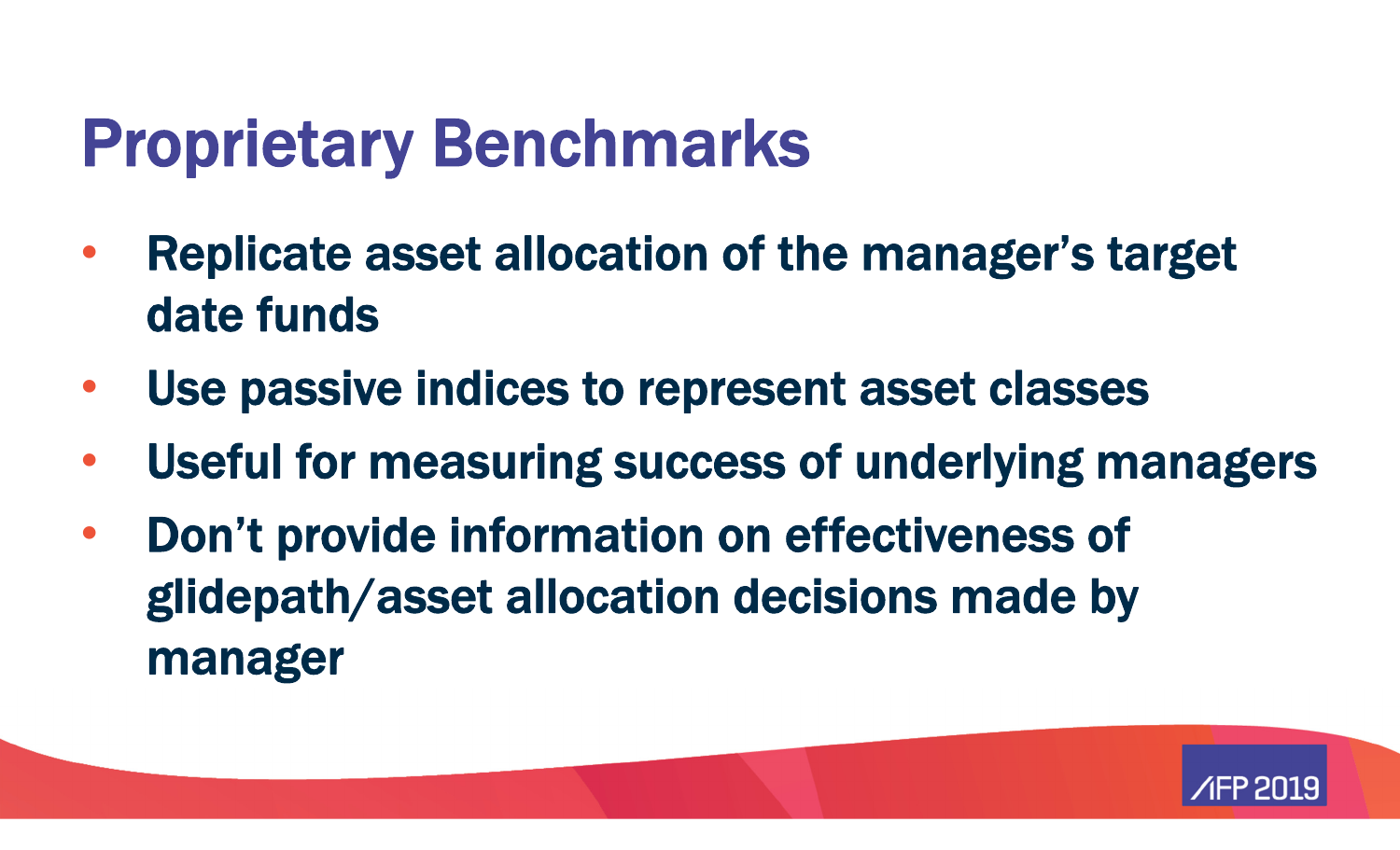#### Peer Universe Ranking



| <b>Peer Percentile Ranking</b> | 2055 | 2050 | $\sqrt{2045/}$ | $\vert$ 2040 | 2035 | 2030 | 2025 | 2020 | 2015 | <b>Income</b> |
|--------------------------------|------|------|----------------|--------------|------|------|------|------|------|---------------|
| <b>Return % Rank</b>           |      |      | ш.             |              |      | 13   | 36   |      |      | 55            |
| <b>Risk % Rank</b>             | 16   | 24   | 18             | <b>36</b>    | 57   |      |      | 25   | 43   | 25            |

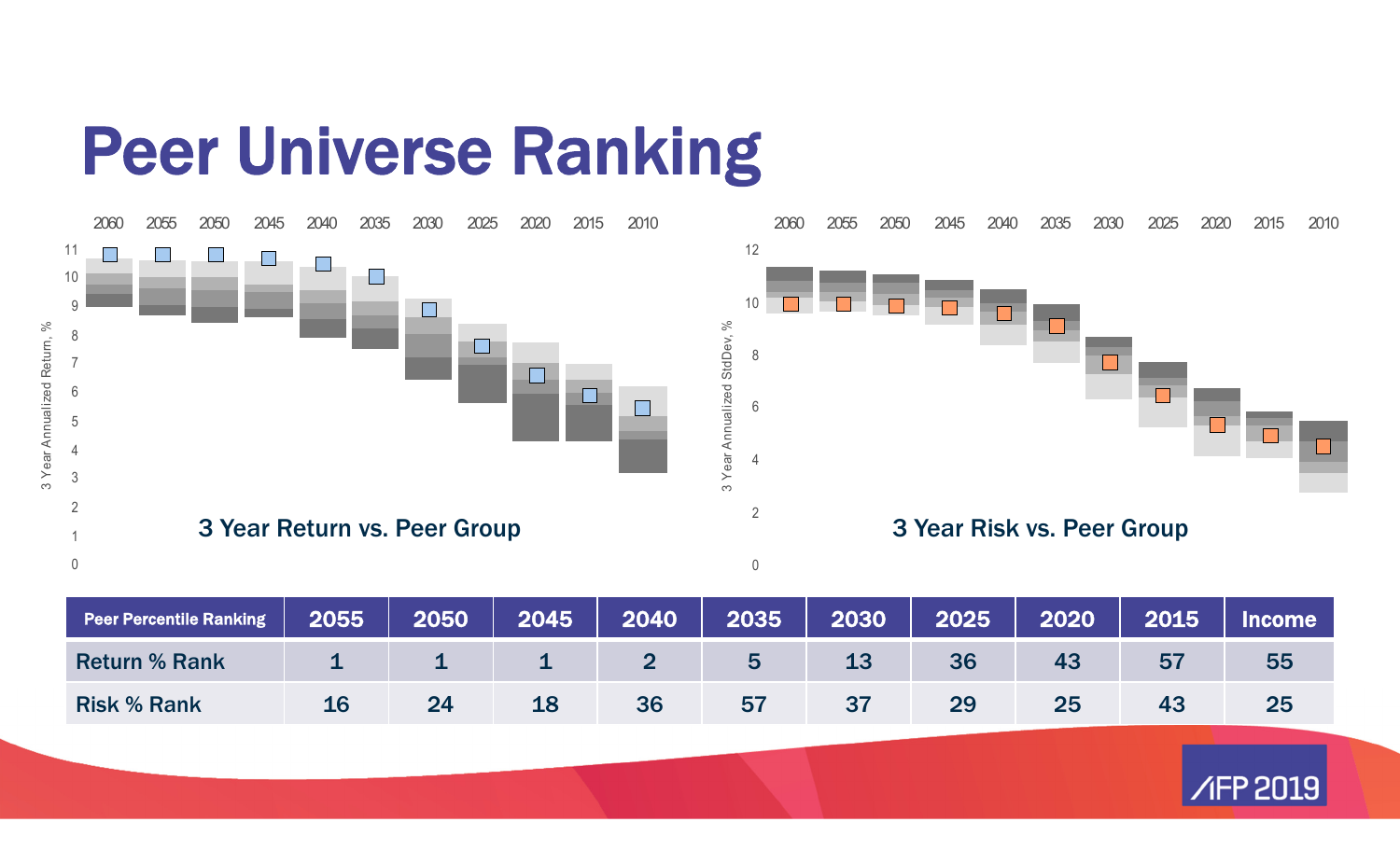

#### Marlow KeeChief Financial Officer Simons Foundation

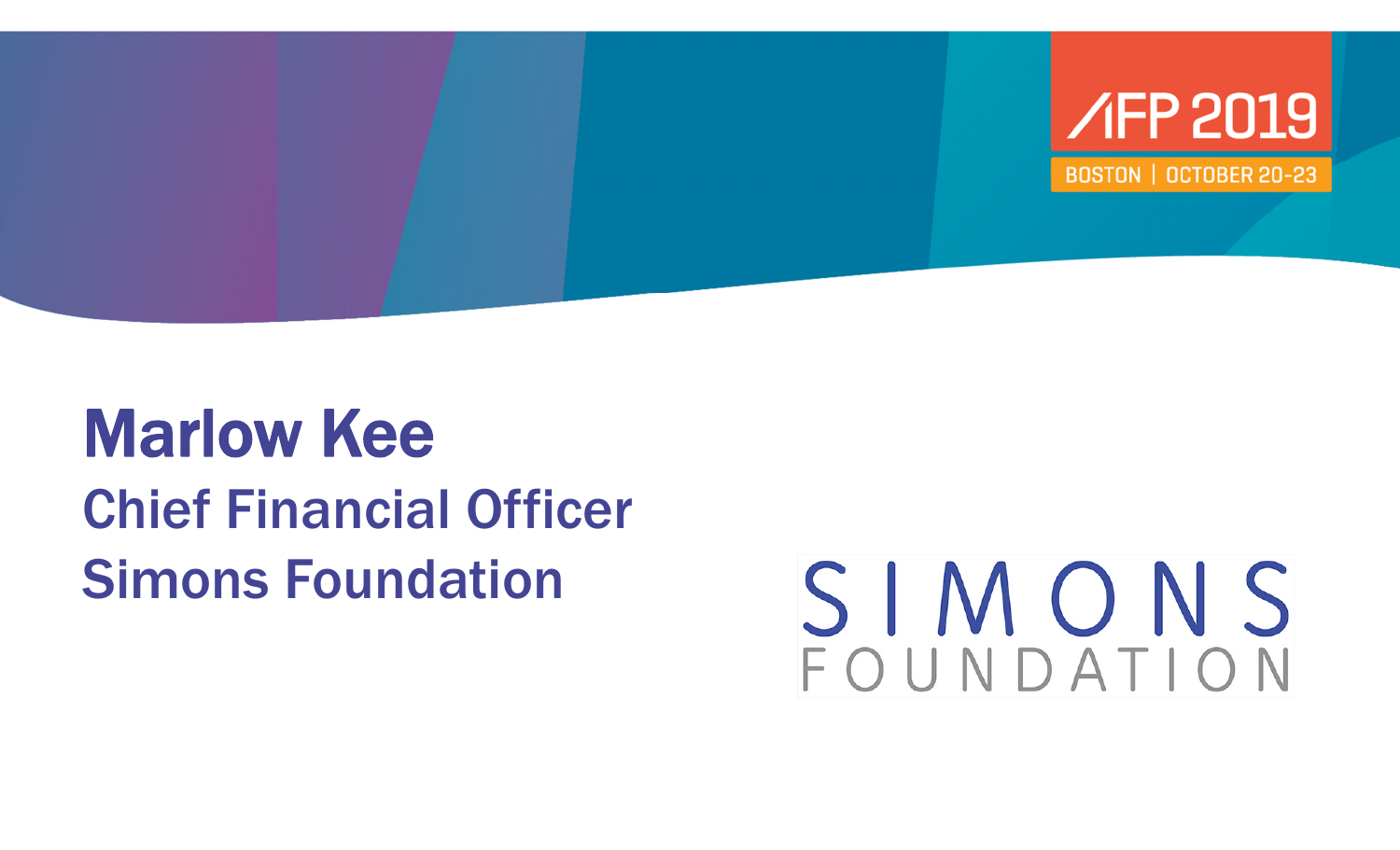#### Simons Foundation

- $\bullet$ Founded by Marilyn & James H. Simons, co-founder of Renaissance Technologies
- $\bullet$ Mission is to advance frontiers of research in mathematics and basic sciences
- $\bullet$ \$3.3 billion Endowment
- $\bullet$ \$450+ million annual operating budget
- $\bullet$  Grantmaking in Mathematics & Physical Sciences, Life Sciences, Education & Outreach and autism research
- $\bullet$  Flatiron Institute has three centers for computational science:
	- $\bullet$ Center for Computational Astrophysics
	- $\bullet$ Center for Computational Biology
	- $\bullet$ Center for Computational Quantum Physics

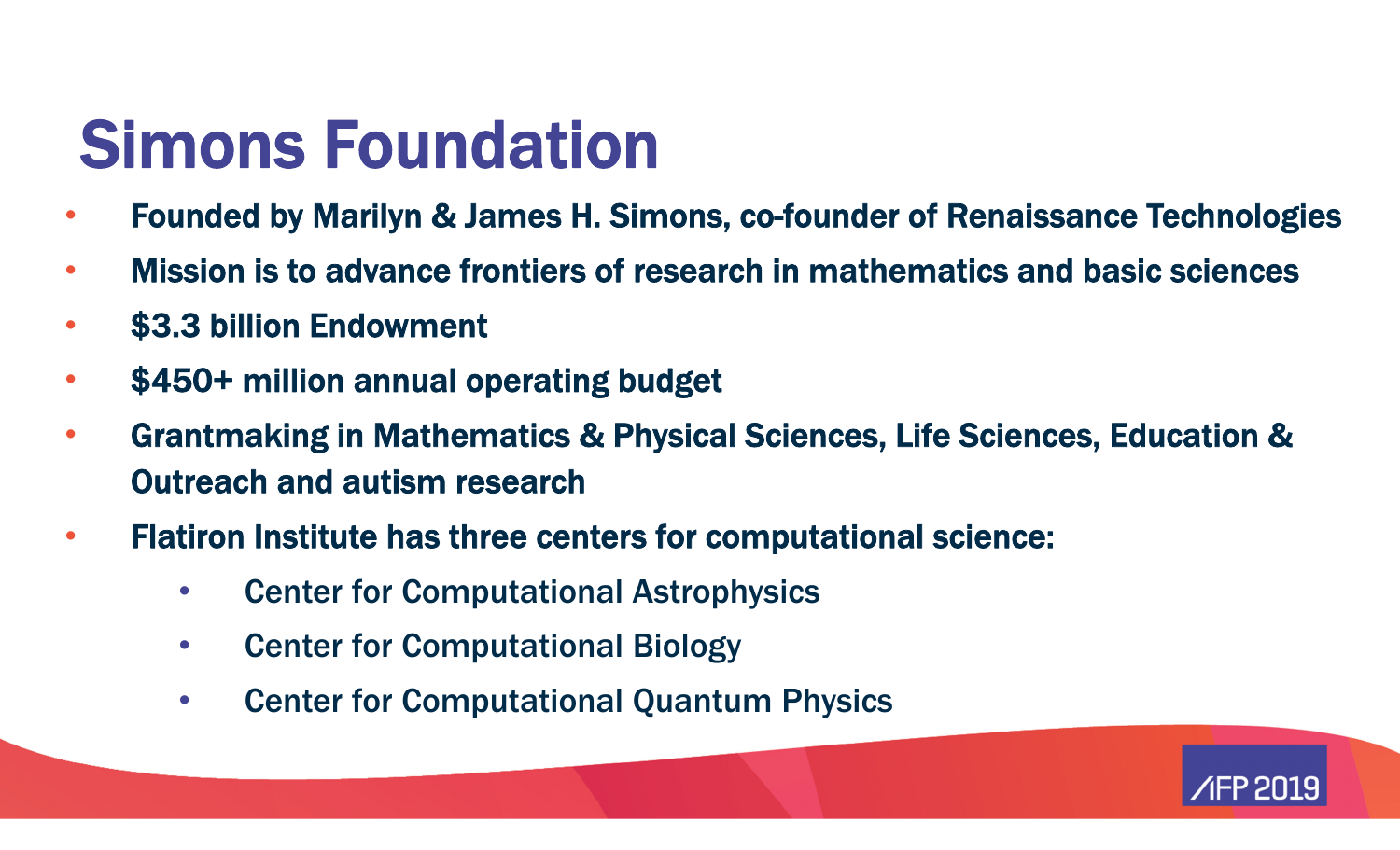#### Simons Foundation

- • As CFO and Committee Chair, was involved in final selection of Simons Foundation 403(b) plan providers
- $\bullet$ Changed recordkeepers in 2016
- •Selected target date funds as QDIA

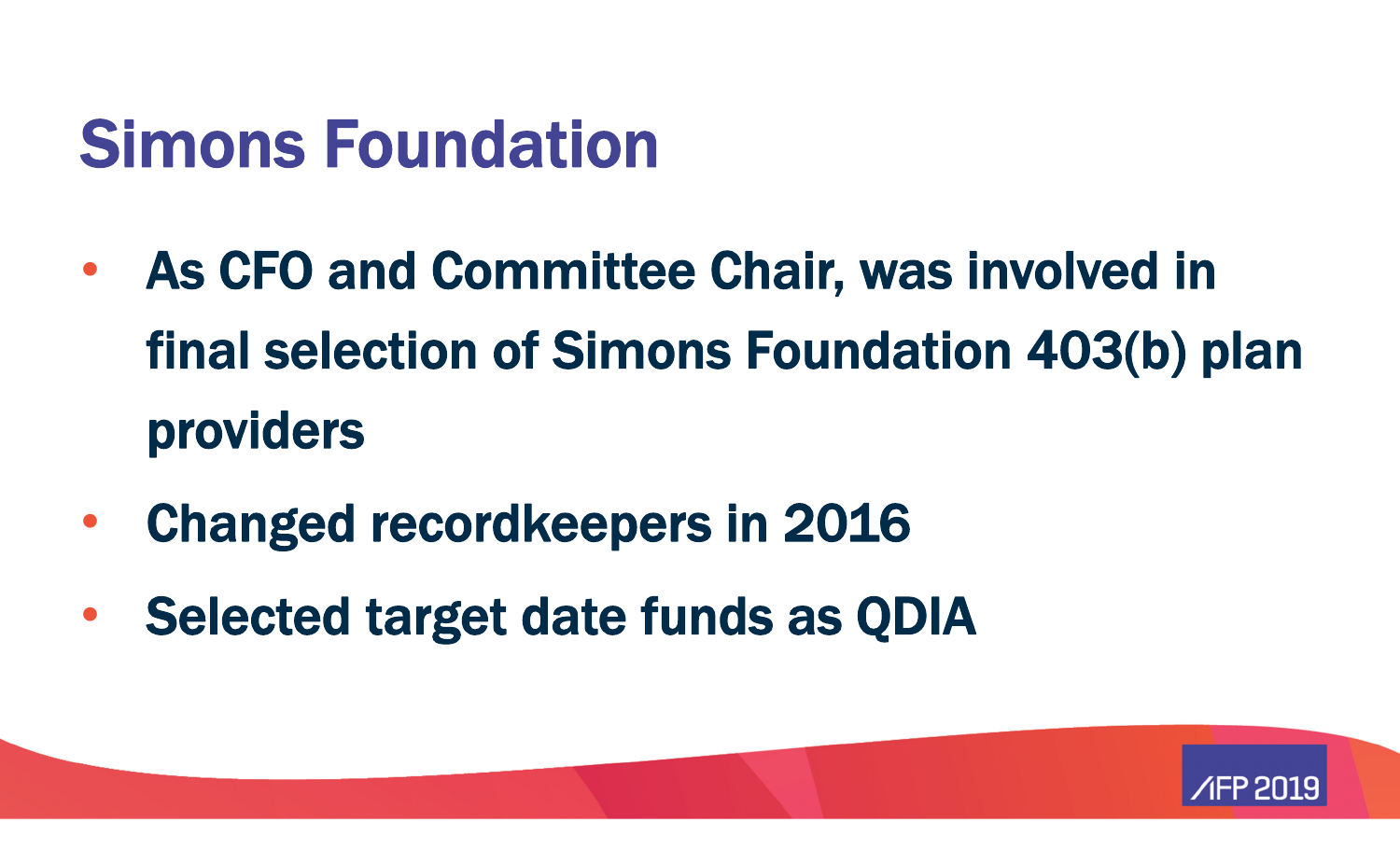#### Target Date Search

- $\bullet$ Considered six target date fund suites
- $\bullet$ Included active and index funds
- $\bullet$  After multiple reviews narrowed list to:
	- $\bullet$ One *Actively Managed* TDF
	- $\bullet$ One *Index* TDF

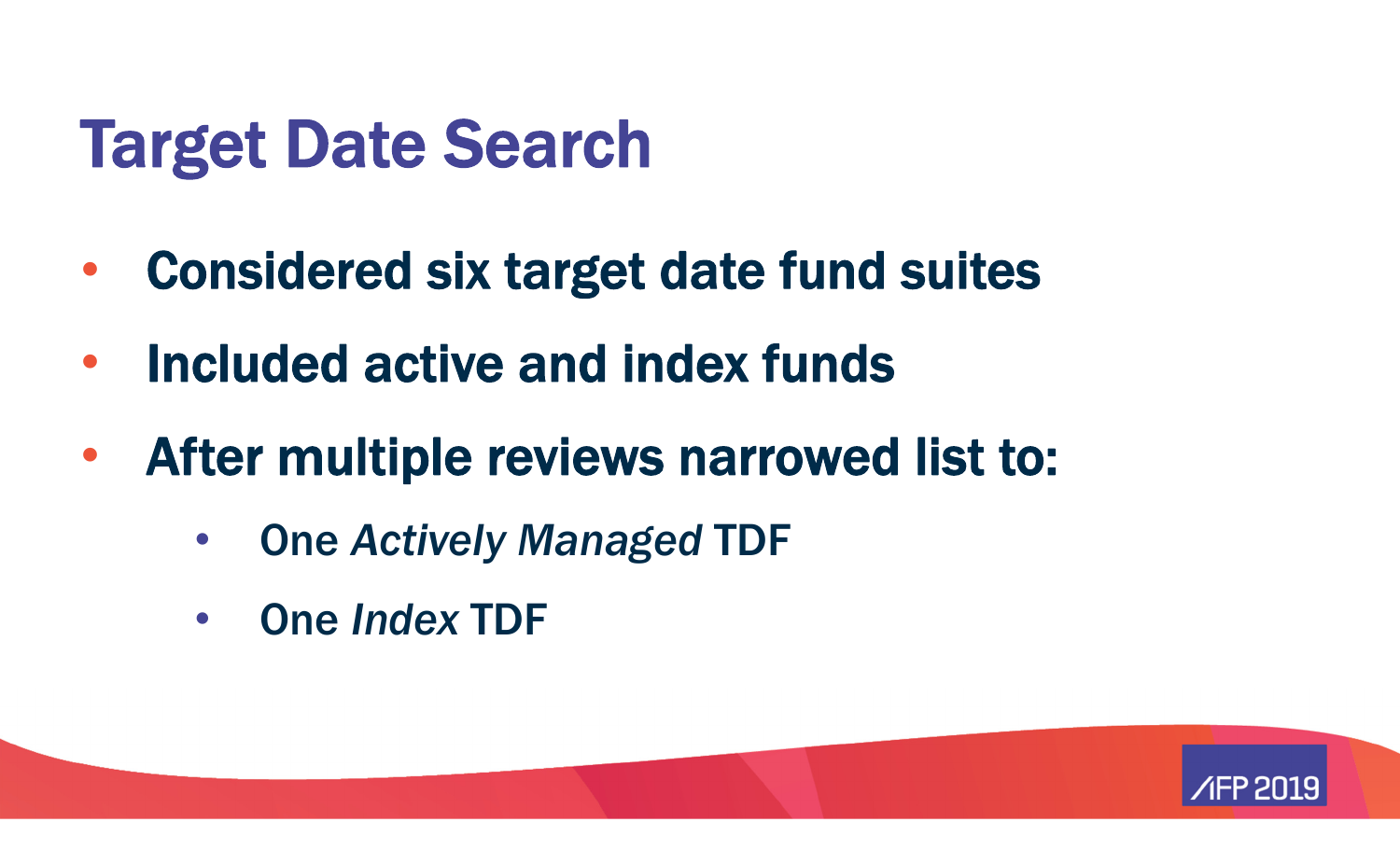#### Considerations

- $\bullet$  Discussed with peer non-profit and 403(b) plans sponsors:
	- $\bullet$ Most had selected index target date funds
	- $\bullet$ Most had not conducted a formal search
	- $\bullet$ Decisions were based on low fees
	- $\bullet$ Concerns about fee litigation
- $\bullet$  Demographics of workforce
	- $\bullet$ Younger workforce may want more aggressive glidepath
	- $\bullet$ Older workforce may want more defensive glidepath

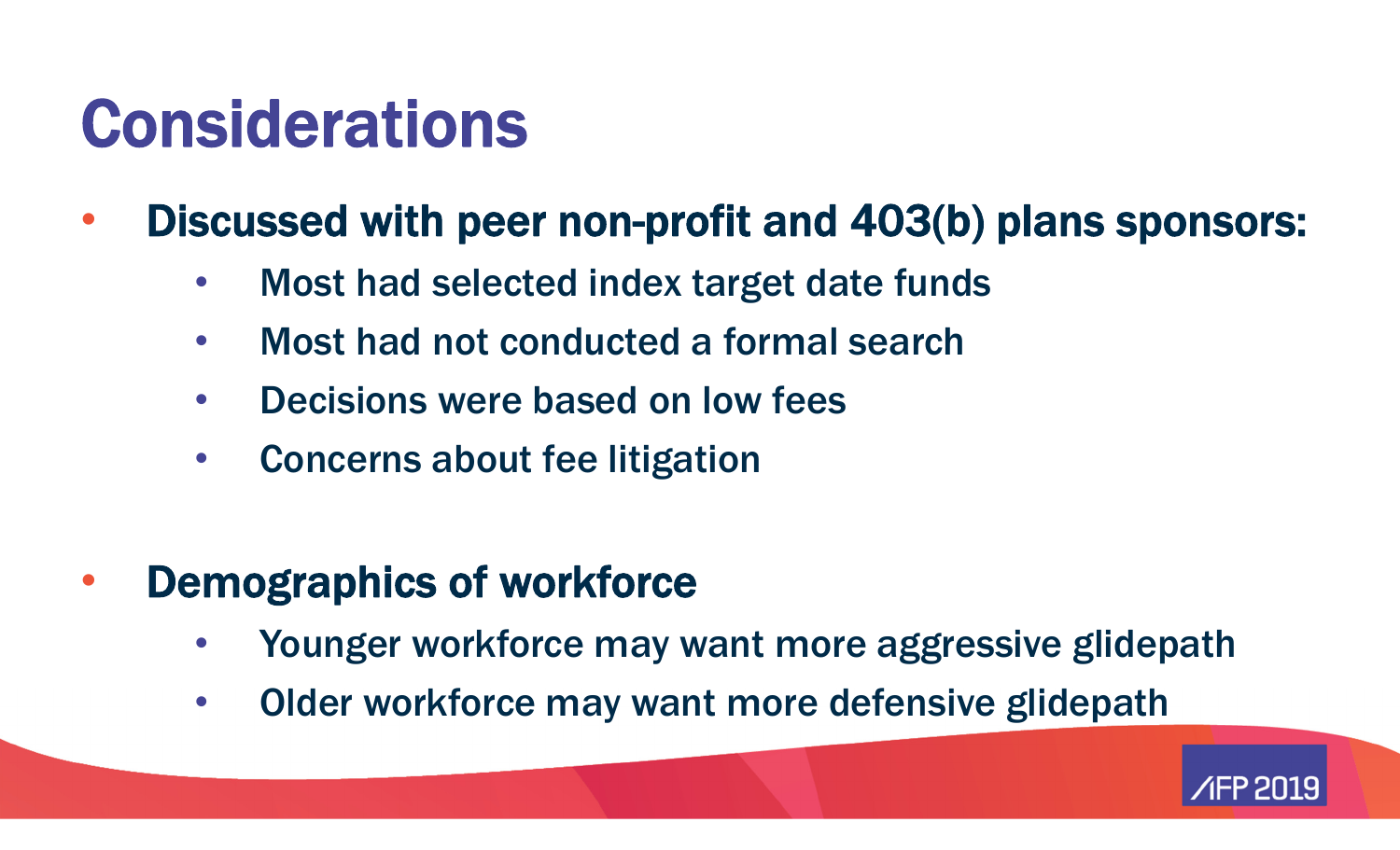### Side-by-Side Comparison

|                            | <b>Active TDF</b> | <b>Index TDF</b> |
|----------------------------|-------------------|------------------|
| % Equity at Age 65         | 47%               | 50%              |
| # Asset Classes            | 10                | 7                |
| <b>Glide Path End</b>      | 95                | 75               |
| <b>Tactical Allocation</b> | <b>No</b>         | <b>No</b>        |
| # Underlying Funds         | 22                | 6                |
| <b>Expense Ratio</b>       | $0.35\% - 0.45\%$ | 0.10%            |

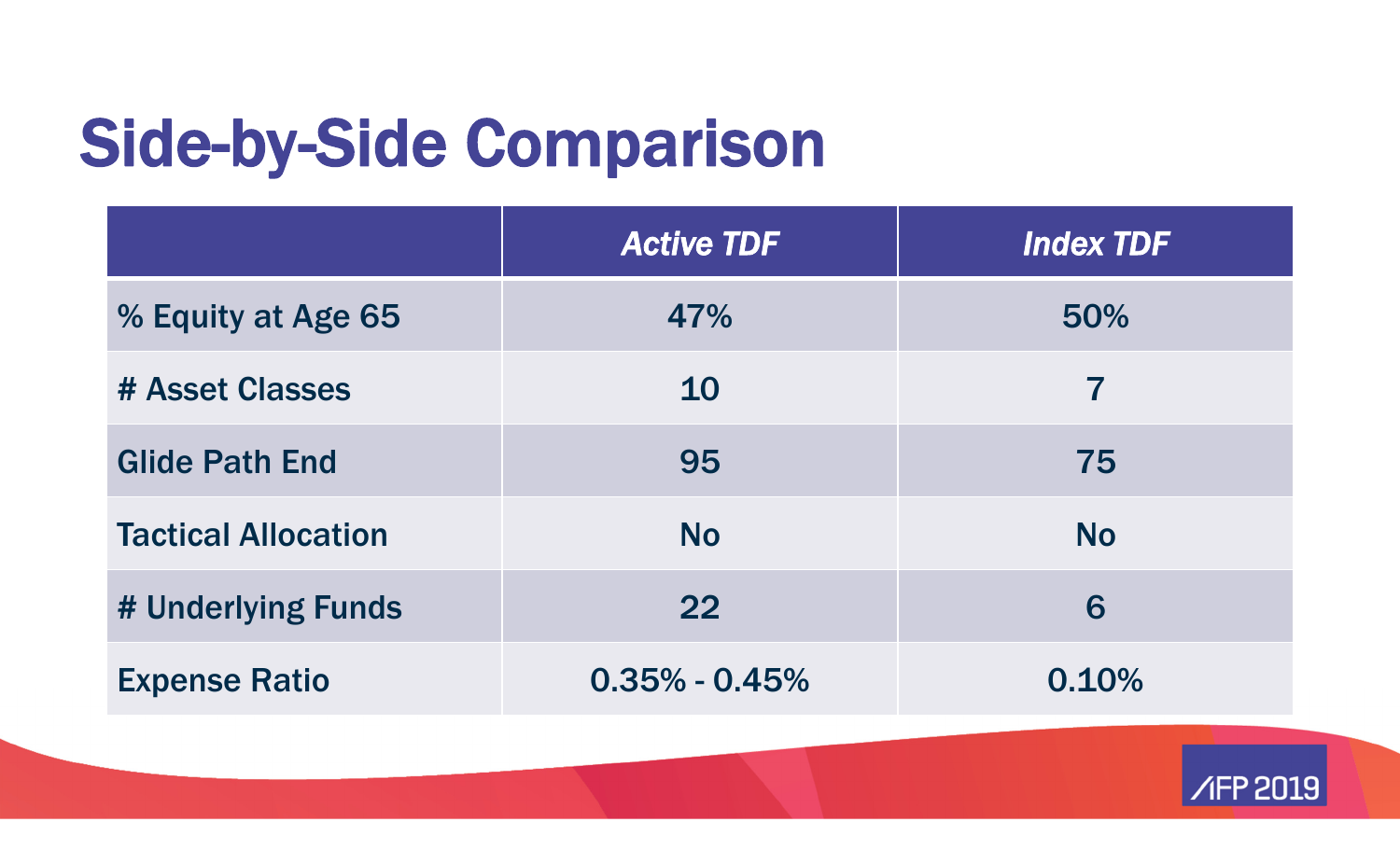#### Asset Class Comparison

| <b>Asset Classes</b>           | <b>Active TDF</b> | <b>Index TDF</b> |
|--------------------------------|-------------------|------------------|
| <b>US Large Cap</b>            |                   |                  |
| <b>US Mid-Cap</b>              |                   |                  |
| <b>US Small Cap</b>            |                   |                  |
| <b>Int'l Equity</b>            |                   |                  |
| <b>EM Equity</b>               |                   |                  |
| <b>US Fixed Income</b>         |                   |                  |
| <b>TIPS</b>                    |                   |                  |
| <b>High Yield Fixed Income</b> |                   |                  |
| <b>Int'l Fixed Income</b>      |                   |                  |
| <b>EM Debt</b>                 |                   |                  |
| <b>REITS</b>                   |                   |                  |
| <b>Commodities</b>             |                   |                  |

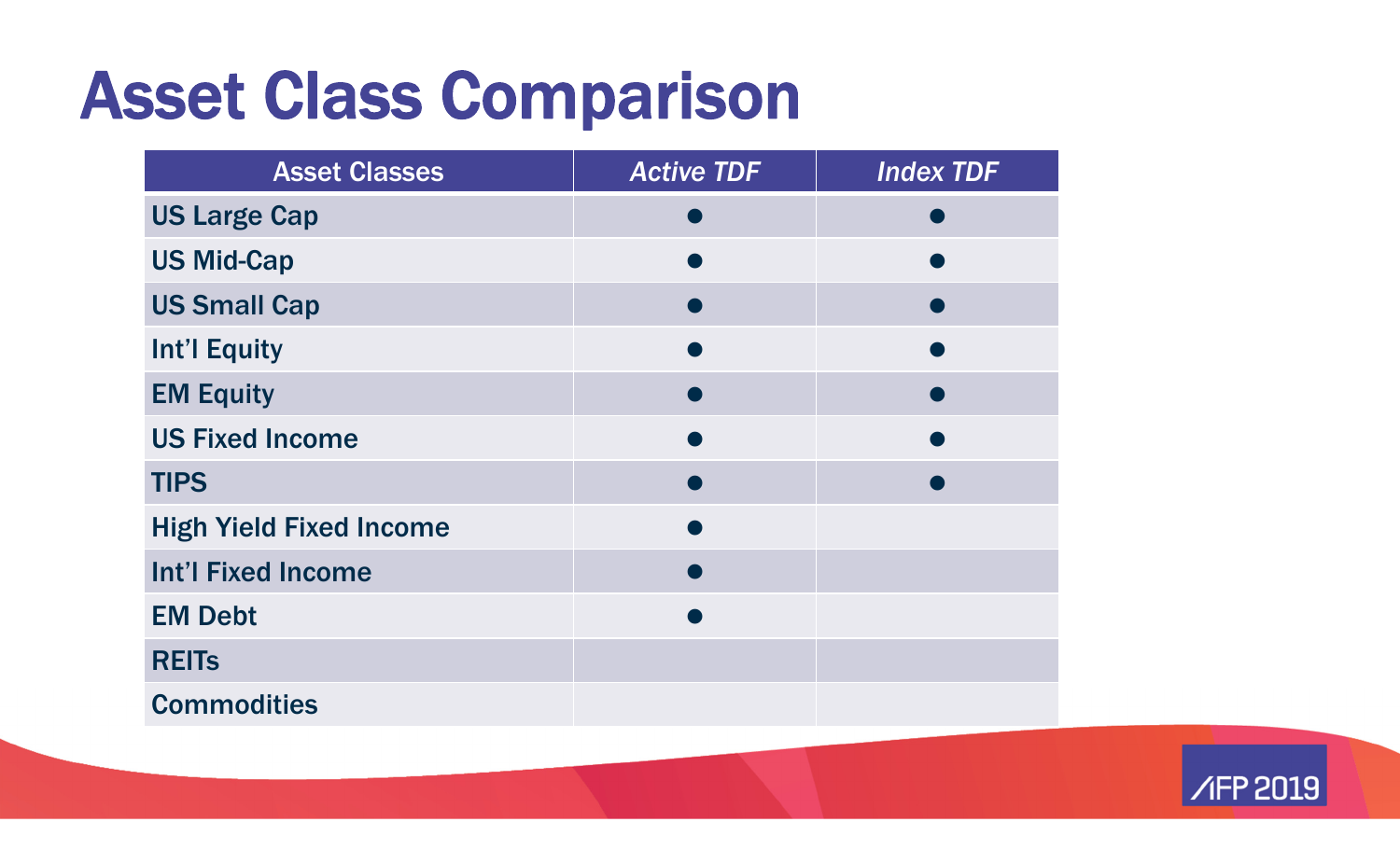### Quantitative

- $\bullet$  Compared funds side-by-side:
	- •Zero revenue share funds
	- $\bullet$ Performance net of fees 1, 3, 5, and 10 years
	- $\bullet$ Compared to each other
	- •S&P Target Date benchmarks
	- $\bullet$ TDF universe peer rankings
	- $\bullet$ Risk/return statistics

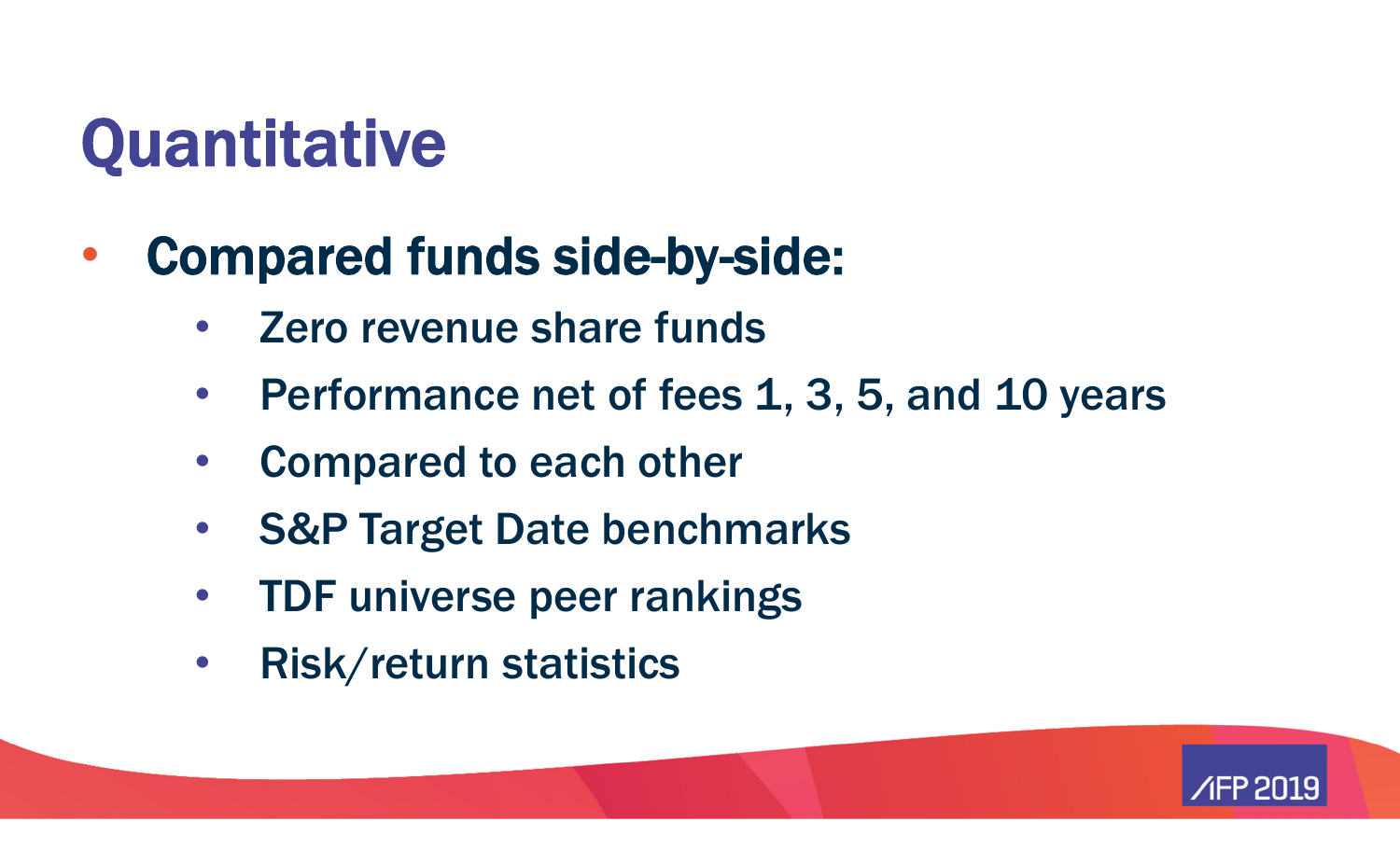#### 2035 TDF Performance Comparison

As of 9/30/2016

|                                       | 1 Year  | 3 Year  | 5 Year  | <b>7 Year</b> |
|---------------------------------------|---------|---------|---------|---------------|
| <b>Active TDF</b>                     | 12.73   | 7.67    | 12.91   | 10.26         |
| <b>Index TDF</b>                      | 11.61   | 6.85    | 12.10   | 9.63          |
| <b>Difference</b>                     | $+1.12$ | $+0.82$ | $+0.81$ | $+0.63$       |
| <b>S&amp;P Target</b><br><b>Index</b> | 11.19   | 6.32    | 11.14   | 9.10          |
| <b>Difference</b>                     | $+1.54$ | $+1.35$ | $+1.77$ | $+1.16$       |
| <b>Funds in</b><br><b>Category</b>    | 205     | 160     | 121     | 71            |

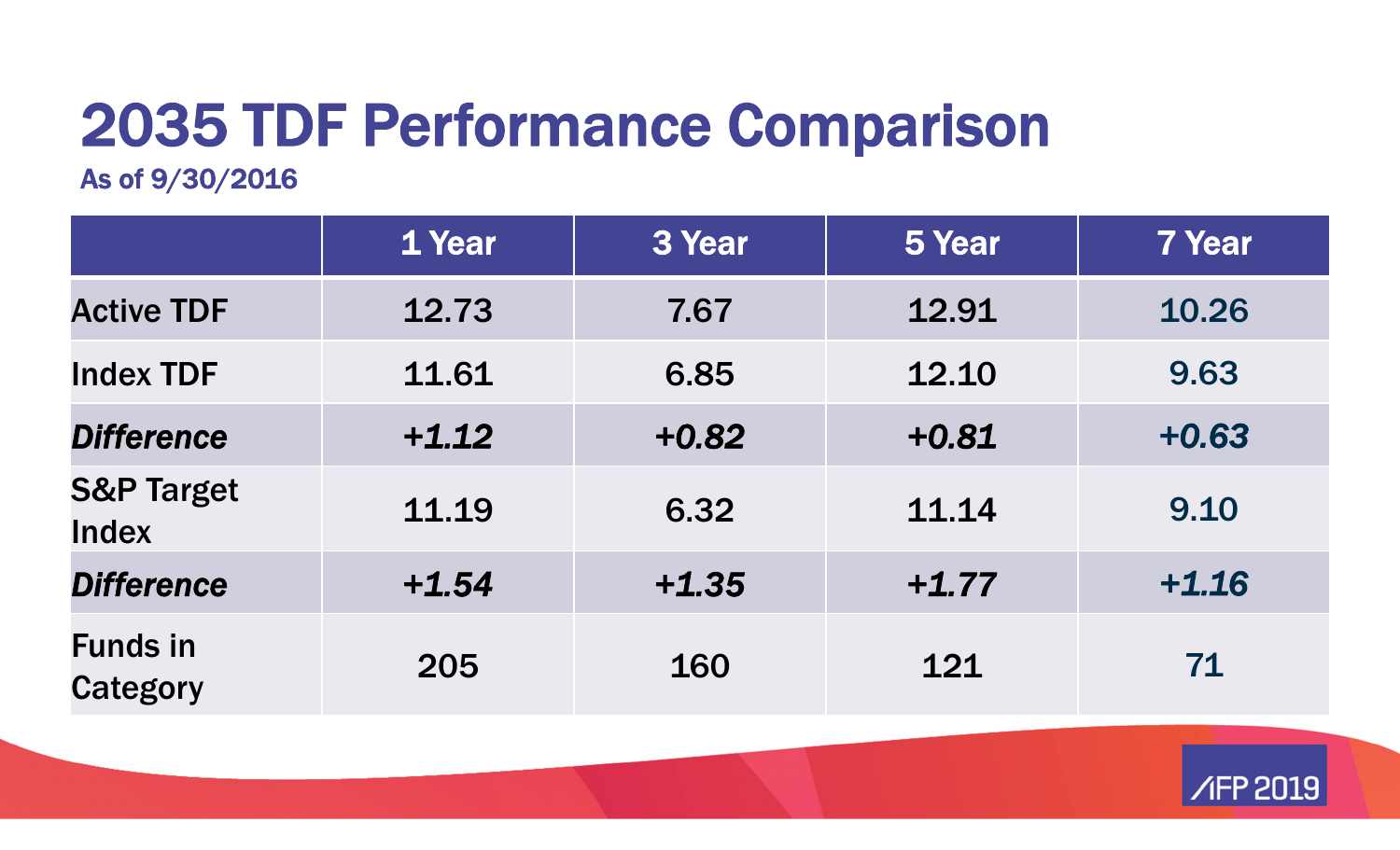### 5 Year Risk/Return Statistics Comparison

#### As of 9/30/2016

| <b>MPT Statistic</b>             | <b>Standard</b><br><b>Deviation (Risk)</b> | <b>Sharpe Ratio</b><br>(Risk-Adjusted Return) | <b>Information Ratio</b><br>(Consistency) |
|----------------------------------|--------------------------------------------|-----------------------------------------------|-------------------------------------------|
| <b>Active 2035 Fund</b>          | 9.67                                       | 0.77                                          | 0.91                                      |
| Index 2035 Fund                  | 9.85                                       | 0.71                                          | 0.74                                      |
| <b>S&amp;P Target Date Index</b> | 9.52                                       | 0.66                                          | <b>NA</b>                                 |

- • Active TDF outperformed (net of fees) both the Index TDF and the S&P Target Date 2035 Index with less risk and higher risk-adjusted returns.
- $\bullet$ Active TDF also had greater consistency.

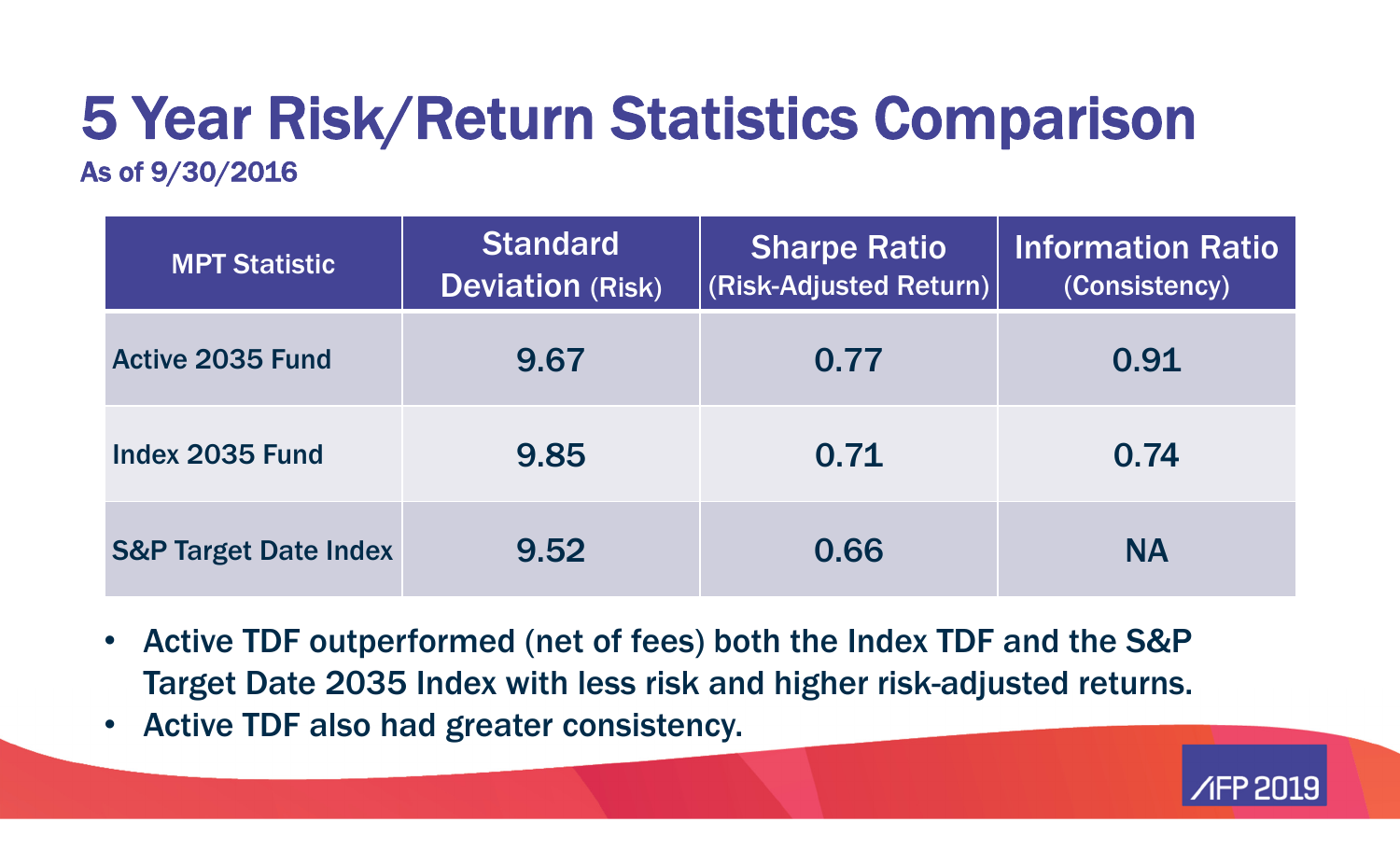#### Decision

#### Based on our analysis:

- $\bullet$  Although the fees were higher than index funds, the *Active* still outperformed the *Index* over multiple periods net of fees
- $\bullet$  The risk/return statistics were more attractive for the *Active*
- We chose the *Active* TDF

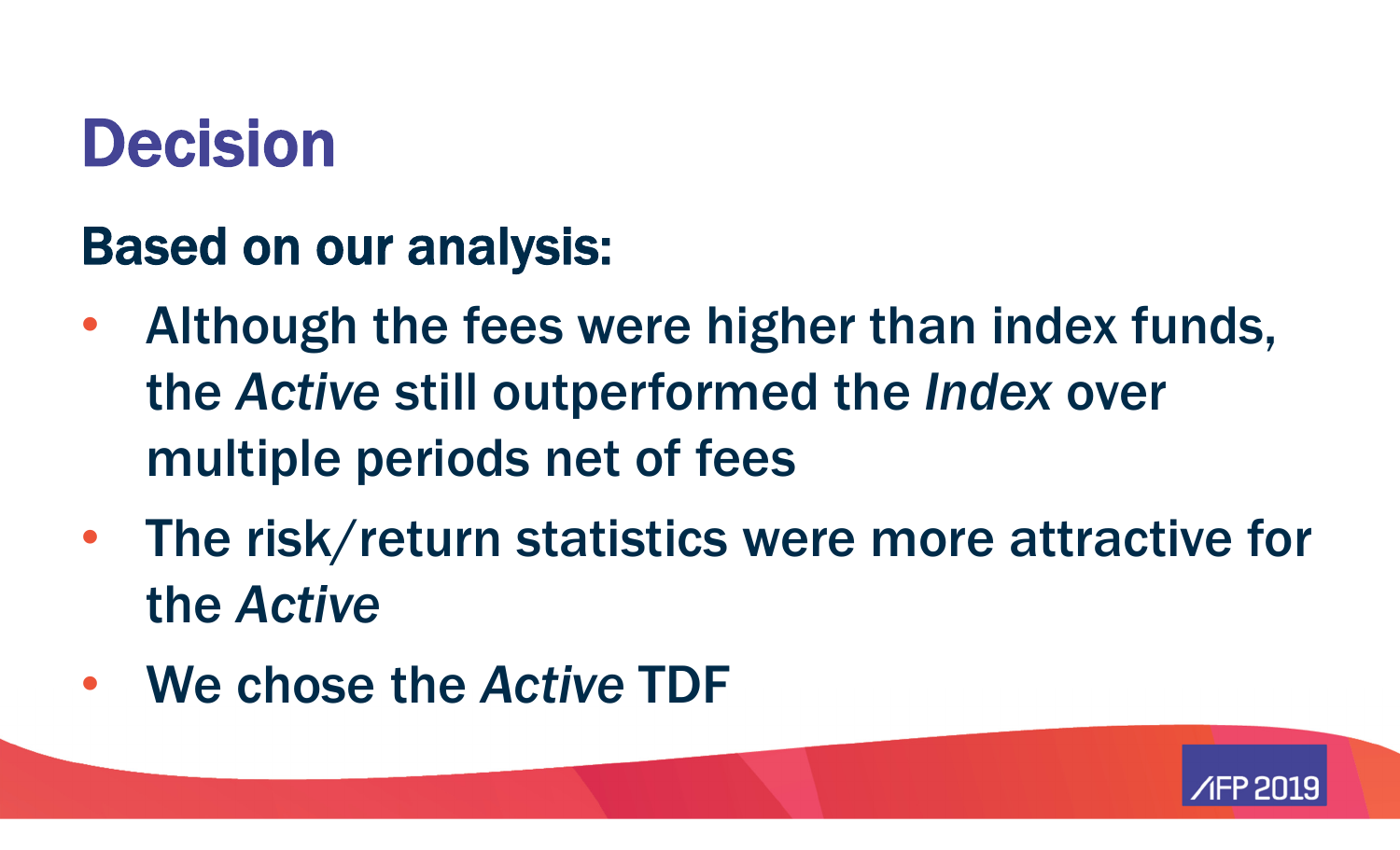So how have our Active TDFs performed as of June 30, 2019?

- • Did the *Active* TDFs provide the downside protection we expected in 2018?
- $\bullet$  Were the higher fees on *Active* TDFs a drag on performance?

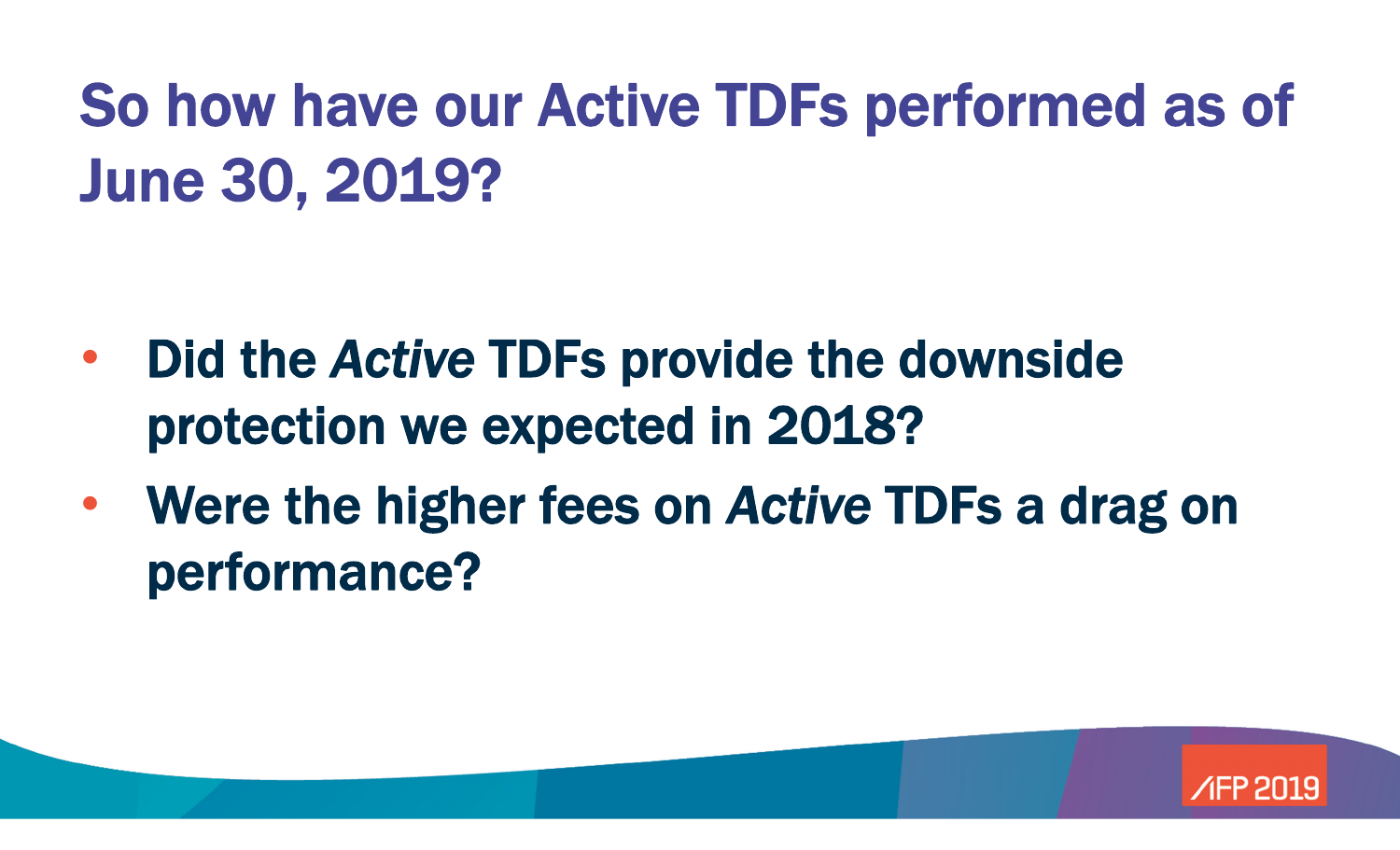#### Downside Protection in 2018

The *Active TDFs* we selected outperformed both the *Index* TDFs and the S&P benchmarks in 2018, net of fees. The *Active* funds demonstrated better downside protection as advertised.

#### *Active* TDFs outperformed net of fees in 2018 as shown below:

| <b>Outperformance versus:</b> | $ $ Income $ $ 2015 $ $ |         |         | 2020   2025                             | $2030$ $ $ | 2035    | $\begin{array}{ c c c }\n\hline\n\text{2040}\n\hline\n\end{array}$ | 2045    | 2050    | 2055    |
|-------------------------------|-------------------------|---------|---------|-----------------------------------------|------------|---------|--------------------------------------------------------------------|---------|---------|---------|
| <b>Index Fund</b>             | $+0.38$                 | $+0.57$ | $+1.06$ | $+0.95$                                 | $+0.88$    | $+0.59$ | $+0.84$                                                            | $+1.34$ | $+1.40$ | $+1.49$ |
| <b>S&amp;P Target Index</b>   | $+0.61$                 |         |         | $+0.95$ $+1.47$ $+1.55$ $+1.83$ $+1.74$ |            |         | $+1.89$                                                            | $+2.16$ | $+2.33$ | $+2.32$ |

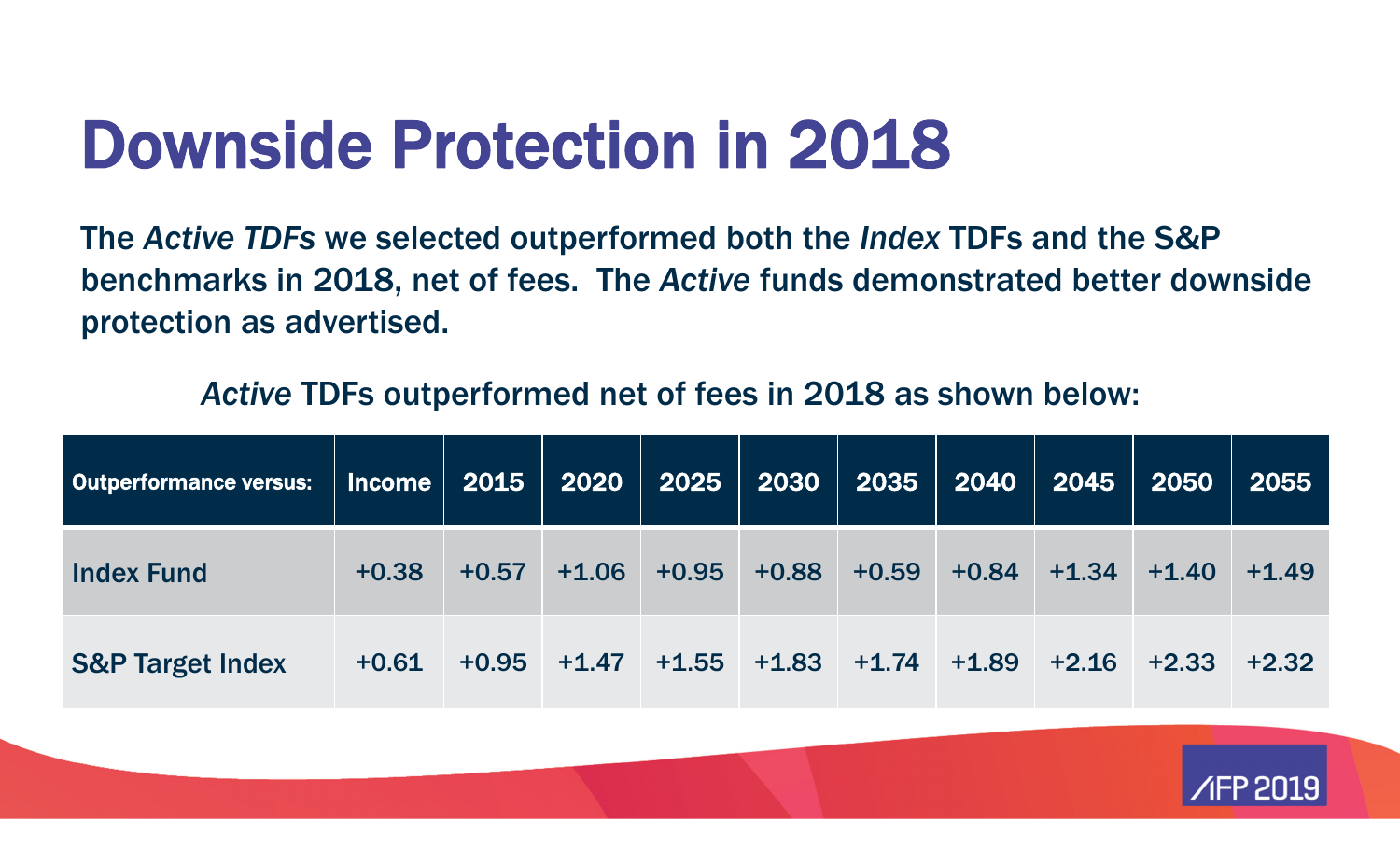#### 2030 TDF Cumulative Growth (Net of Fees)

10/1/2009 – 6/30/2019

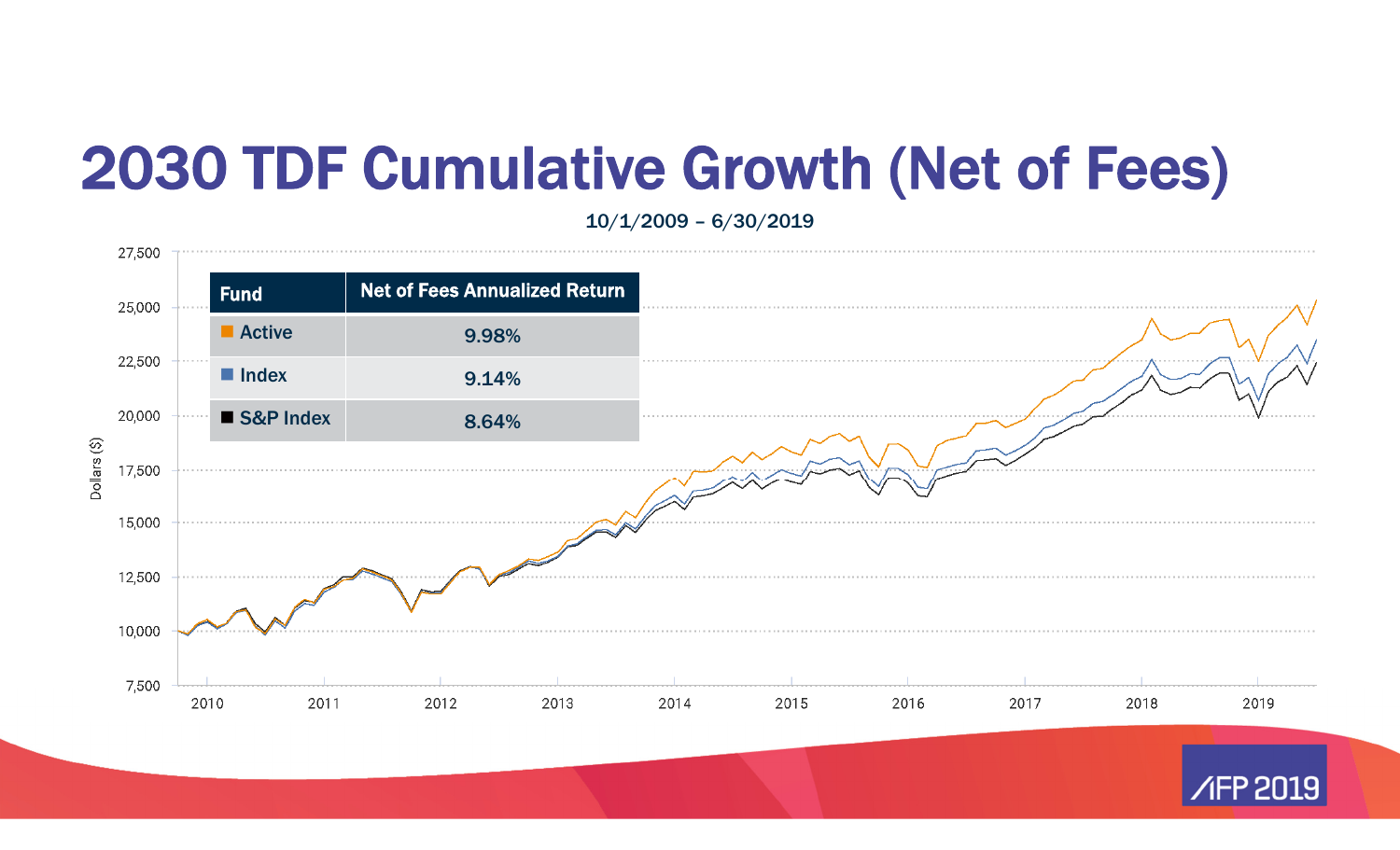#### 2035 TDF Cumulative Growth (Net of Fees)

\$10,000 \$10,500 \$11,000 \$11,500 \$12,000 \$12,500 \$13,000 \$13,500 2017 2018 20192019 Fund Growth of \$10,000 Active \$13,035  $\blacksquare$  Index \$12,687

1/1/2017 – 6/30/2019

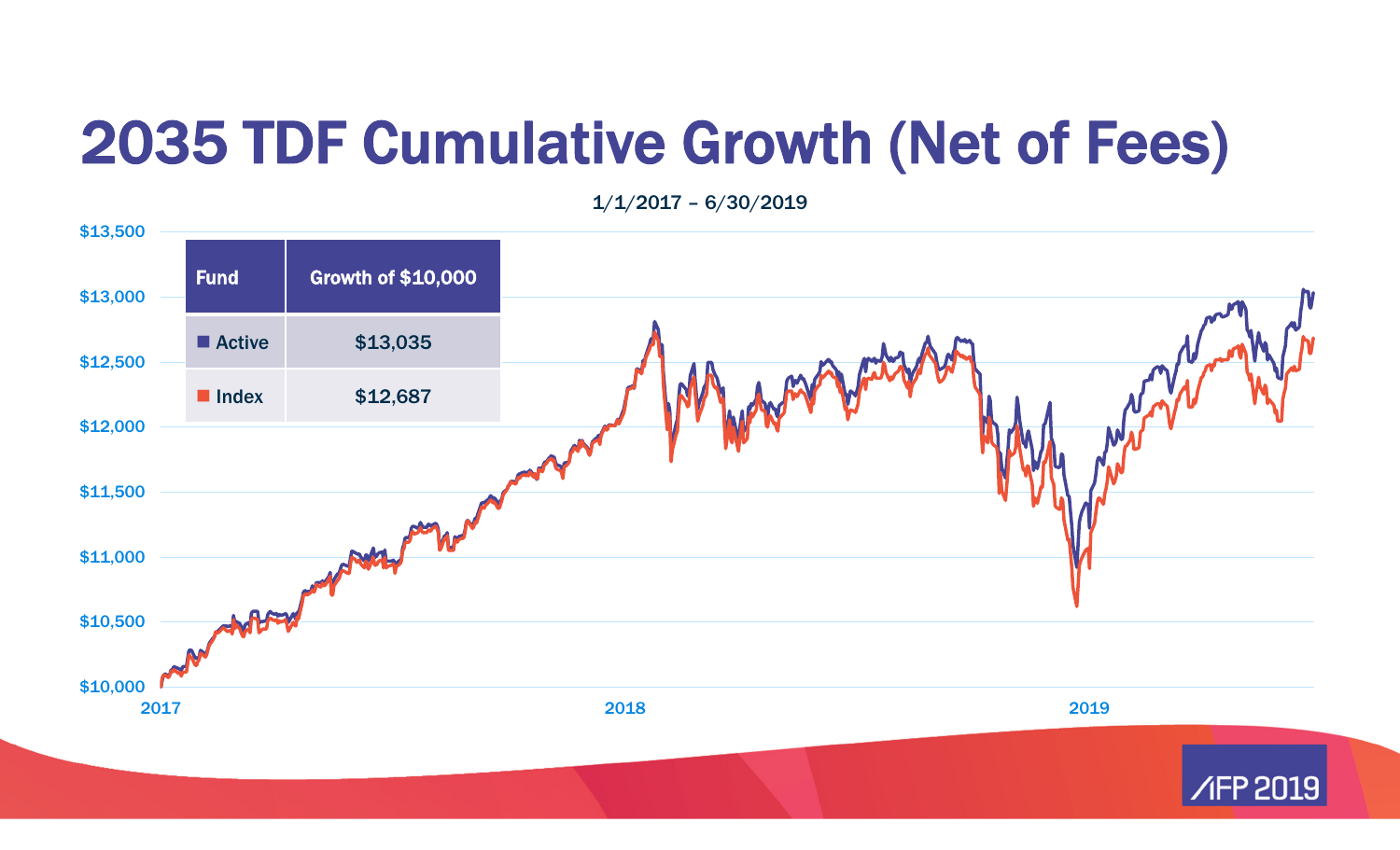#### 2040 TDF Cumulative Growth (Net of Fees)

10/1/2009 – 6/30/2019

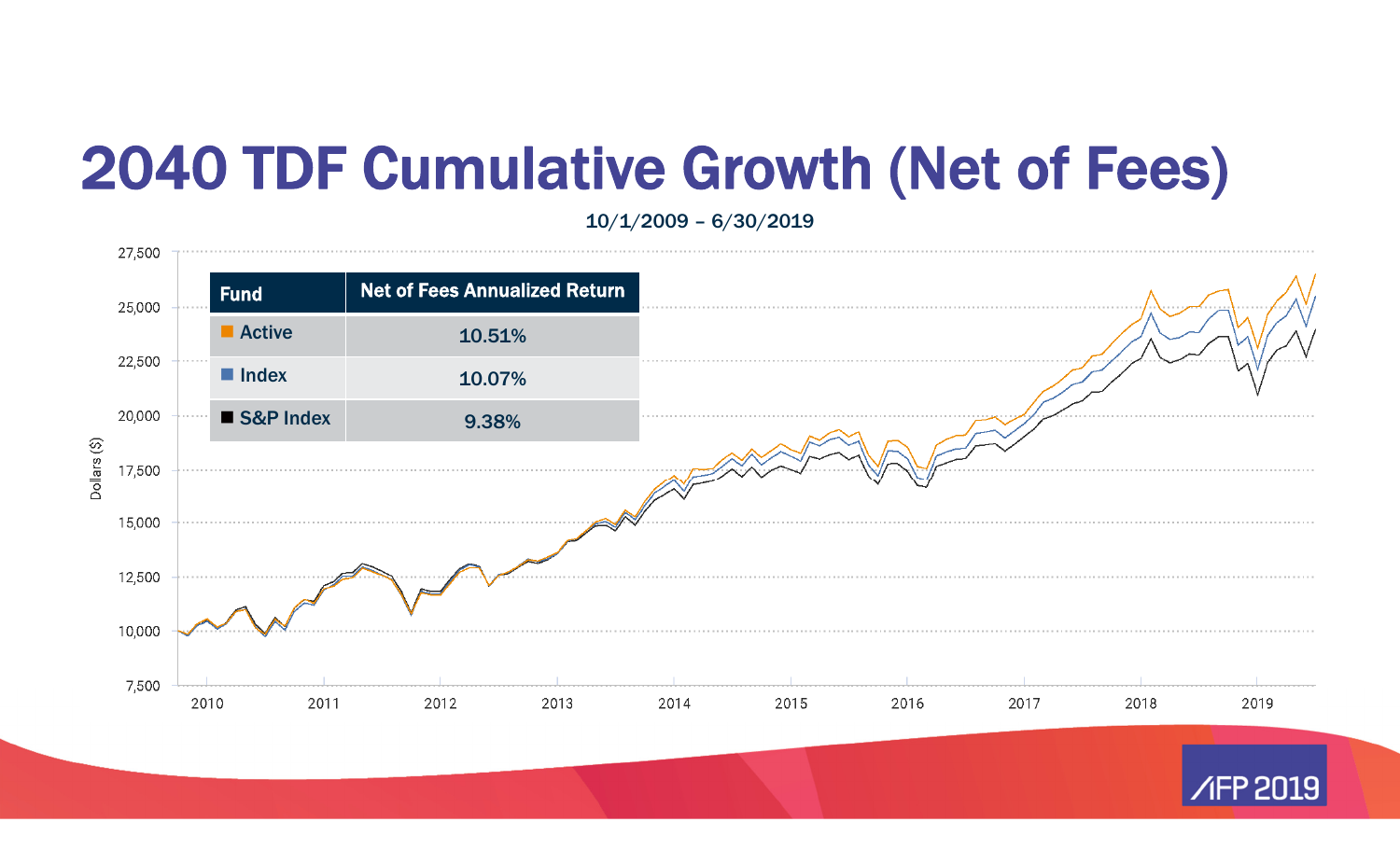#### Conclusion/Key Takeaways

- $\bullet$  As a fiduciary, it is important to document a due diligence process in the selection of a TDF.
- $\bullet$ Demographics play a role in selection
- $\bullet$  TDF families vary widely:
	- $\bullet$ Glide Path
	- $\bullet$ Asset classes
	- $\bullet$ Risk/reward profile
- $\bullet$ Lower fees do not always ensure better results